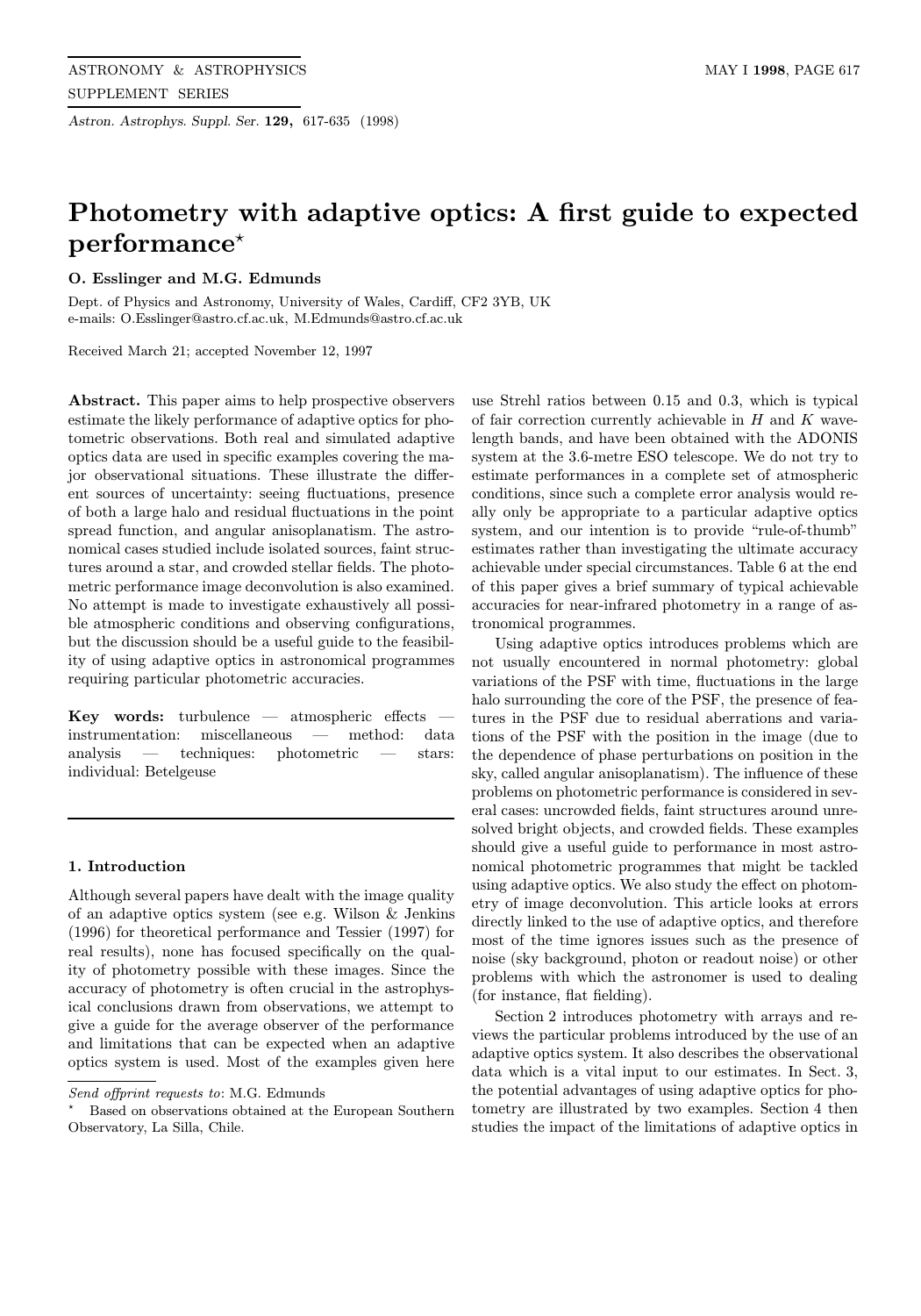the simple case of an uncrowded field. Section 5 assesses their influence in the more complex case of a crowded field. This includes the detection of a faint companion or complex structure around a bright object, and the case of a field containing a large number of objects. The effects of deconvolution on photometry are considered in Sect. 6. Conclusions are drawn in Sect. 7, including a brief discussion of the implications of the use of laser guide stars, and simple advice on estimating photometric errors.

### 2. Photometry with arrays

There are currently two different methods of performing photometry with arrays: aperture photometry, for uncrowded fields, and point spread function fitting, for crowded fields. Aperture photometry is the equivalent of classical diaphragm photometry applied to an array frame: a given aperture is chosen and the light of the object studied is integrated on this aperture. The sky background is estimated by a measurement in an annulus around the object of interest. This area must be close enough to the star so that its background and the aperture's are the same, but not too close in order to minimise the contribution of the object in the annulus. When dealing with crowded fields, aperture photometry is no longer applicable as several sources can contribute together to the intensity in an aperture. In this case, another method has to be used: point spread function fitting. This consists of fitting a model of the stellar images to the data via a leastsquares algorithm, allowing the study of several stars at the same time.

Both photometric methods rely on some strong assumptions. Basically, the point spread function has to be known very accurately and it should be smooth, stable with time and constant over the whole field of view. This is approximately the case in normal ground-based observations. The PSF is then seeing-limited, most of the energy is contained within a circle of diameter 1 arcsec or so, and the profile is fairly smooth and constant with time and position. But the requirements are no longer met when an adaptive optics system is used. As we will soon see, the global shape of the PSF then varies a lot with time and also with the position of the object on the field of view. Furthermore, the PSF is surrounded by a halo which is affected by strong fluctuations as well. Last, the PSF is not smooth but shows irregularities due to residual aberrations. All these factors mean that performing photometry with adaptive optics is much less straightforward than with a seeing limited system - although the use of this technique can still bring considerable improvement.

#### 2.1. Variations with time

The first drawback of adaptive optics as far as photometry is concerned is the variability of the PSF with time. The variations of the PSF with time have two causes. First, the shape of the PSF and its Strehl ratio depend strongly on the seeing, which is known to vary rapidly with time. The variations of the seeing therefore imply strong fluctuations of the PSF with time. Secondly, some PSF variations are also due to wavefront sensor noise and to fluctuations in the high-order spatial modes of the wavefront that are not corrected by the adaptive optics system. These fluctuations would be present even if the seeing were constant. Tessier (1995) showed that the first possibility, seeing fluctuations, is probably the predominant source of PSF variations, even if it has not yet been proved decisively. Whatever the reason, the PSF cannot be considered stable with time, which poses a major problem for both photometric methods.

The usual procedure in aperture photometry is to observe both the objects of interest and photometric standards for calibration purposes. The science objects and these standards are unlikely to be very close in the sky, which means that they have to be observed at different times. The time variations described above therefore mean that the PSF changes slightly between the images of the targets and the standards. In the case of point spread function fitting, the problem is more obvious as the method requires an accurate knowledge of the point spread function, even when only relative photometry is performed. But in most applications of adaptive optics in crowded fields, search for faint companions around a bright object or stellar clusters, no independent PSF can be found in the science frames, either because only the bright object itself is available or because the field is too crowded to yield an isolated star. This means again that a calibration star has to be observed at a different time and therefore in slightly different conditions, hence the problem. Note that a possible way to overcome the problem of global PSF variations could be to reconstruct the PSF using control loop data, as proposed by Veran et al. (1997)

We have only considered global variations of the PSF linked to Strehl ratio variations so far. Another problem arises when the purpose of an observation is to detect faint structures around a star. In the common case where the adaptive optics correction is not perfect (i.e. the partial correction regime), the PSF is in fact the sum of two components: a central core which approximately corresponds to the diffraction-limited Airy profile and a large halo surrounding this core and due to the uncorrected or partially corrected high-order modes. The presence of this halo is going to be a major drawback for the detection of faint structures around a star. First, given its origin, the halo strongly fluctuates with time. This means that from one frame of an object to another, the faint structures in the PSF are different, a tendency which is enhanced by the unavoidable presence of noise in the image and in the wavefront sensor measurements. Secondly, even if this halo were stable with time, it would still depend on parameters such as the brightness of the object, its shape, its colour or its position in the sky. Changes in the halo can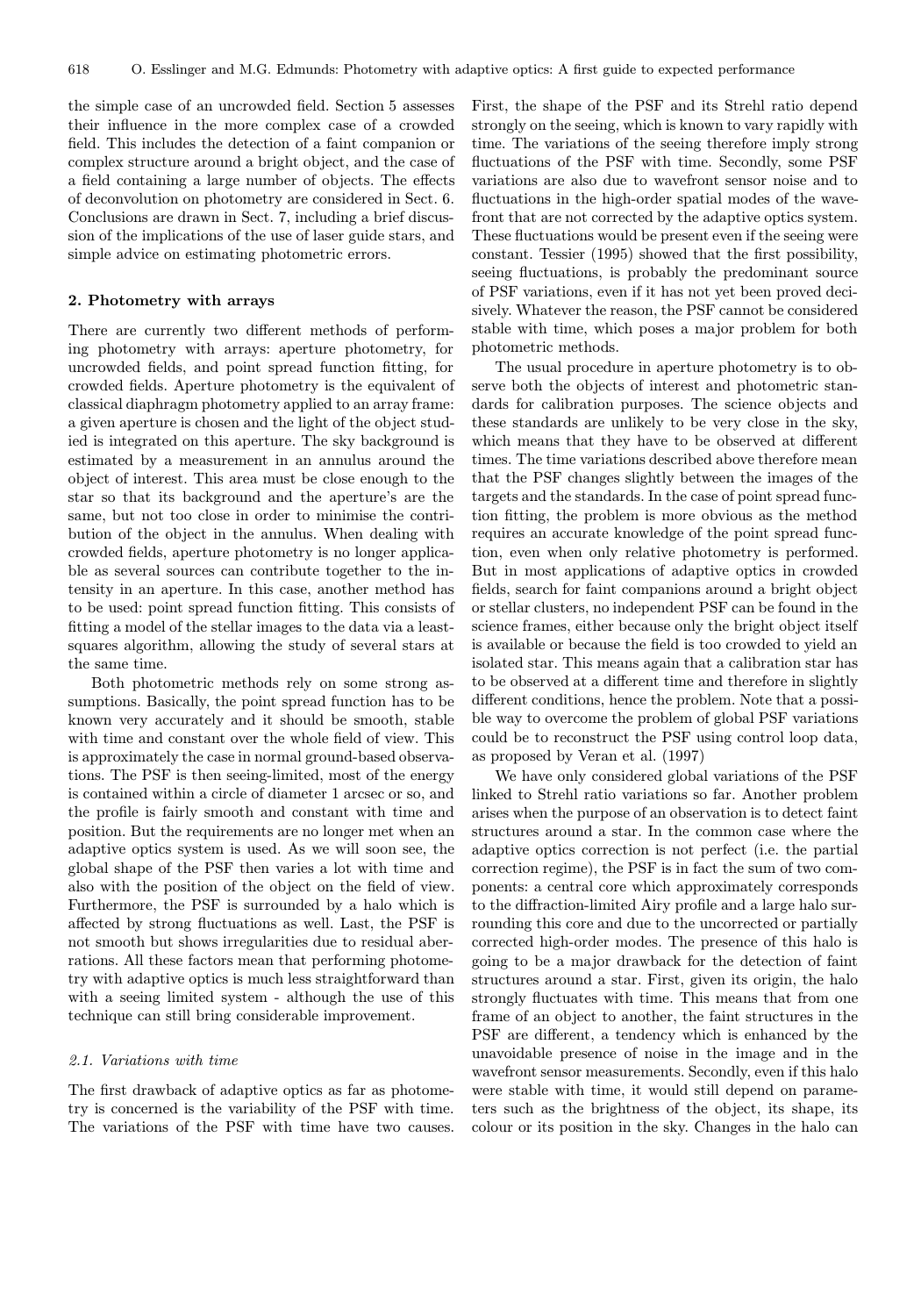therefore appear in the usual case where several stars have to be compared. This second type of variation can be reduced by a careful choice of the calibration stars and by applying the procedure presented for example in Tessier (1995) (calibration star near the astronomical object, with the same flux, long integration time, short delay between observations). But the first type will always be present. Longer integration times can reduce the variations but never completely eliminate them. This is a serious problem when trying to detect structures such as a companion or an extended source around a star, but obviously also affects photometric measurements of such faint structures. We can add to this problem the fact that, for any natural guide star system, a bright star is needed if the science object is too faint to be used itself. This bright star is going to be surrounded by a halo whose fluctuations might dominate the faint science object and prevent any accurate photometric measurement.

# 2.2. Other sources of error

A third problem is the presence of residual features in the PSF: spikes due to the secondary mirror supports, lumps in the diffraction ring due to some imperfectly corrected mode (for instance the coma) and also faint artifacts all around the core due to fixed residual aberrations in the adaptive optics system. All these features are affected by global variations and halo fluctuations with time, and by photon noise. They therefore vary with time in a way that cannot be predicted, and introduce a new source of difficulties in the detection of a faint objects and their photometry.

The last major problem of adaptive optics is angular anisoplanatism. The phase deformations induced by the atmosphere in two different directions are not the same. As a consequence, the PSF varies with the position in the field of view. This is a serious problem for aperture photometry in moderately crowded fields and for point spread function fitting as both methods rely on a constant shape for the PSF. In the case of aperture photometry, the fraction of light contained in a given aperture will depend on the position of an object. For point spread function fitting, slicing the field of view into subimages can help, but it requires determination of a PSF for each area and also introduces some calibration problems between different subimages.

We have only considered performing photometry out of direct images so far. Thanks to a very sharp core in the PSF, adaptive optics images can directly yield very good results. Nevertheless their full exploitation requires the use of efficient deconvolution methods such as the maximum entropy method (Gull & Daniell 1978) or the Lucy-Richardson algorithm (Lucy 1974; Richardson 1972) The use of these methods introduces a new kind of error. Deconvolution methods usually yield images that are in qualitative agreement with the true images. But this is

not enough because a quantitative agreement is required to perform photometry. We therefore have to check if deconvolved images can be used to obtain quantitative data or if the deconvolution algorithms introduce large errors in the brightness of the different objects. Such a problem is not new and can be compared to that faced by users of the HST before correction of spherical aberration (see e.g. White & Burrows 1990). The problem is even more serious with adaptive optics because the PSF is usually not known precisely. Thus, another source of error has to be taken into account: the influence of a badly determined PSF on the photometric accuracy of deconvolved images.

To conclude this section, we can briefly summarise the problems of photometry with adaptive optics:

- 1. Global PSF variations between the science objects and the photometric standards or calibration stars.
- 2. Fluctuations in the faint halo surrounding the core of the PSF.
- 3. Presence of residual features in the PSF.
- 4. PSF variations on the field of view due to angular anisoplanatism.
- 5. Biases introduced by the use of deconvolution methods.
- 6. Deconvolution using a badly determined PSF.

This study is devoted to the errors directly linked to the use of adaptive optics. We will not take into account other sources such as the precision of the flat fields or colour transformations. In most cases, we will also assume that no noise (photon noise or sky background) is present in the images.

# 2.3. Origin of our data

Two kinds of data have been used in this work: actual images and simulated point spread functions. The actual images were obtained with the COME-ON-PLUS/ADONIS system installed at the 3.6-metre telescope of the European Southern Observatory in La Silla (Beuzit et al. 1994). Images acquired during different runs in 1993, 1995 and 1996 were used. These included observations of Betelgeuse (Esslinger 1997) and of several massive stars (see e.g. Heydari-Malayeri et al. 1997a,b). The observations of Betelgeuse were carried out with a narrow band filter at 2.08  $\mu$ m. The others were performed in the H and K broad bands, and a few in the J band. The science objects were bright enough to be used as their own wavefront correction reference.

To illustrate the theoretical benefits of using adaptive optics and to assess the consequences of angular anisoplanatism, we used simulated point spread functions constructed using the method described in Wilson & Jenkins (1995) and kindly provided by the authors. The atmospheric model assumed two thin turbulent layers, one at an altitude of 1 kilometres and another at 5 kilometres. The lowest layer was twice the strength of the upper one,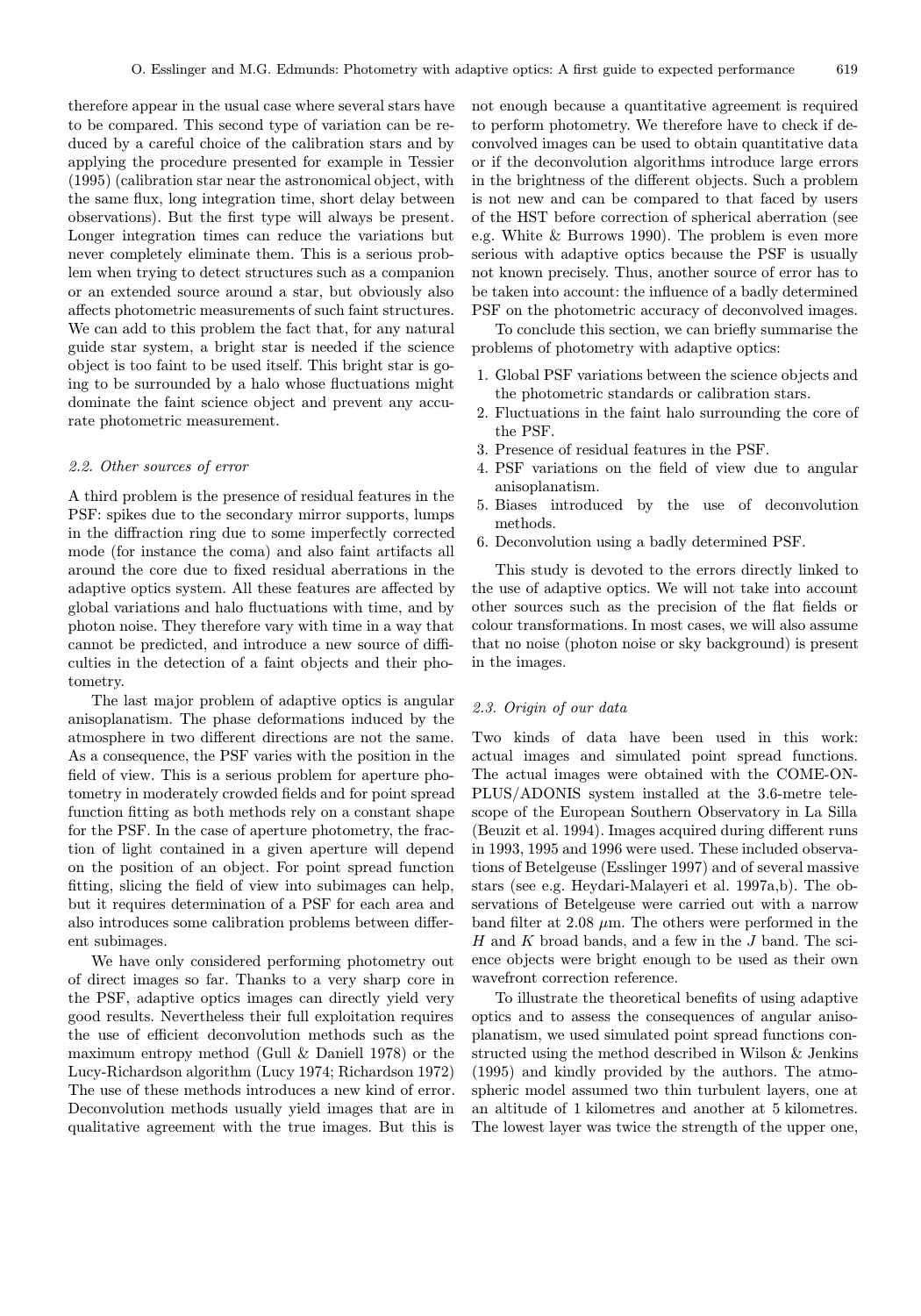which is believed to be a reasonable model for the atmosphere above another good astronomical site, La Palma. Note that these simulations assumed no central obscuration of the telescope and a correction of 20 modes (this was a computation time limitation).

## 3. The benefits of adaptive optics

Before dealing with the consequences of all the problems presented above, we first present the benefits of using adaptive optics in two illustrative examples. The theoretical advantages of using an adaptive optics system in order to perform photometry are clear. For isolated objects, the increase in Strehl ratio means a much better contrast against the background noise, and the higher concentration of flux allows a reduction in the size of the aperture used for measurement, which means a significant reduction of noise. For crowded fields, the use of adaptive optics has a further advantage: by sharpening the image, it reduces confusion and separates close sources which could otherwise have been considered as single objects by the point spread function fitting algorithm. In this section, we give an illustration of the theoretical benefits of adaptive optics in two such cases, a single star observed against the sky background and a small star cluster, without taking into account any of the sources of noise described before. We use the simulated PSF constructed using the method described in Wilson & Jenkins (1995) and kindly provided by the authors. The PSFs are obtained on-axis for three values of  $D/r_0$ : 10, 7.5 and 5, corresponding approximately to the  $J$ ,  $H$  and  $K$  bands on a 4-meter telescope in good seeing conditions (0.75 arcsec seeing at 0.5  $\mu$ m).

## 3.1. Isolated objects

We first simulated a single star observed against the sky background in the three bands  $J, H$  and  $K$ . In each band, we considered three cases: an uncorrected image, an image obtained with only tip/tilt correction, and an image with an adaptive optics correction of 20 modes. The value of the noise in each band was chosen to yield a signal to noise ratio of 2 for the peak for the uncorrected image. The IRAF/NOAO APPHOT aperture photometry package was then applied to each image in order to work out the flux contained in a given aperture. The radius of this aperture was chosen to be 1.22 times the Full Width at Half Maximum of each image. In the diffraction-limited case, this corresponds to 1.22  $\lambda/D$ , i.e. the radius of the first dark ring. This choice of aperture is not optimised but simply serves as an illustrative example.

For each band and each level of correction, we created a set of 10 images with a different statistical realisation of the background noise. We computed the flux of the star in the chosen aperture for each image, and finally worked out the rms variations of the corresponding magnitudes, which gave us an estimate of the error on the magnitude.

Table 1. Error in the magnitude measured through aperture photometry for different bands and different level of correction. The noise was gaussian and its rms level set in each band to yield a signal to noise of 2 for the peak of the uncorrected PSF

| Correction    | $\cdot$ | H     | K     |
|---------------|---------|-------|-------|
| No correction | 0.05    | 0.05  | 0.05  |
| Tip/tilt      | 0.015   | 0.010 | 0.010 |
| 20 modes      | 0.002   | 0.003 | 0.005 |

The results are presented in Table 1, which gives the uncertainty on the magnitude in each band and for each level of correction. In the case of no applied correction, the uncertainty is approximately the same whatever the band because we set the same signal to noise for each uncorrected image. When a tip/tilt correction is applied, the signal to noise ratio of the peak is multiplied by  $2.6$  in  $J$ , 3.7 in  $H$  and 5.3 in  $K$ . This leads to a decrease in the uncertainty on the magnitude by a factor 2 or so in J and about 3 in  $H$  and  $K$ . When a correction of 20 modes is applied, the signal to noise is multiplied by  $40$  in  $J$ ,  $33$  in  $H$  and 40 in  $K$  (compared to the uncorrected case). The uncertainty of the magnitude is then divided by  $25$  in  $J$ , 17 in  $H$  and 10 in  $K$ , the relative improvement being better at shorter wavelength because the increase in signal to noise is greater. This example clearly shows that the use of adaptive optics on isolated faint objects theoretically leads to a huge improvement in the accuracy of photometry, by at least a factor 10, thanks to a better contrast and a higher concentration of the flux.

#### 3.2. Crowded fields

In order to illustrate the advantages of adaptive optics in the very usual case of a crowded field, for instance a star cluster, we created artificial images of a cluster containing 15 objects: one bright star whose magnitude was taken as a reference, 2 stars 1.25 magnitudes fainter, 4 stars 2.5 magnitudes fainter and 8 star 3.75 magnitudes fainter. One image was created with an uncorrected Hband PSF (Strehl 0.016), one with a tip/tilt-corrected  $H$ -band PSF (Strehl 0.061) and one with a corrected  $H$ band PSF (20 modes, Strehl 0.55). The 15 stars were scattered on a area of  $3 \times 3$  arcsec<sup>2</sup>, which yielded a density of about  $1.7$  stars per  $\arccos\alpha^2$ . Some gaussian noise was added on the three images with a level chosen to be 5 magnitudes fainter than the peak of the brightest star in the uncorrected case. Figure 1 presents the three images, uncorrected on the left, tip/tilt corrected in the middle and and fully corrected on the right. In the corrected images, all the components are clearly visible, whereas in the uncorrected one, the faintest components can only be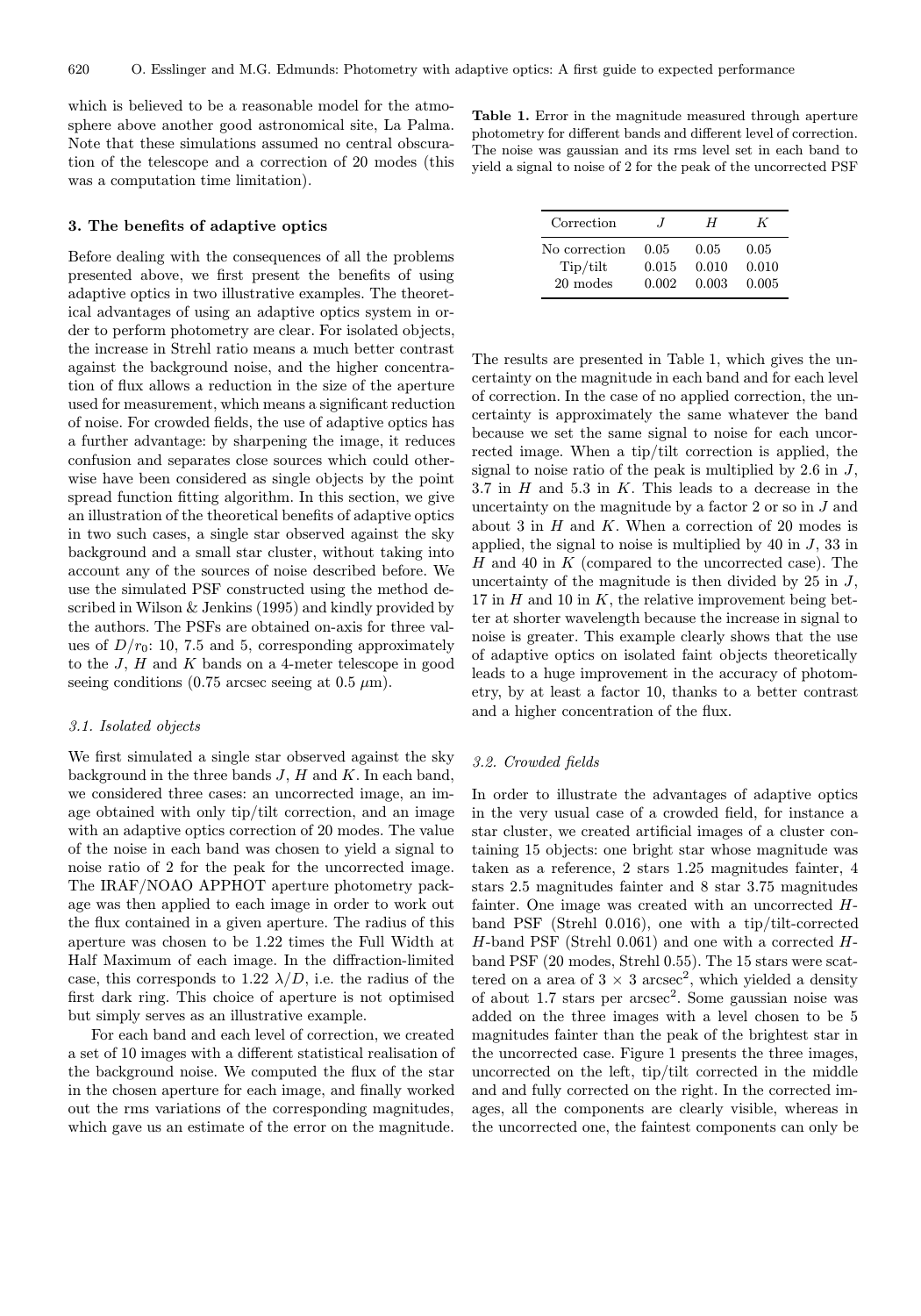identified after a subtraction of the brightest stars. This clearly has consequences for the precision of photometry.



Table 2. Error in the magnitudes of the cluster's components obtained by a point spread function fitting algorithm. Three differences in magnitude relative to the brightest object and three levels of correction are considered. The results are obtained with simulated PSFs in the  $H$  band

| Correction    |       | $\Delta m = 1.25 \quad \Delta m = 2.50$ | $\Delta m = 3.75$ |
|---------------|-------|-----------------------------------------|-------------------|
| No correction | 0.07  | 0.08                                    | 0.65              |
| Tip/tilt      | 0.005 | 0.025                                   | 0.07              |
| 20 modes      | 0.002 | 0.003                                   | 0.04              |

Fig. 1. Uncorrected, tip/tilt corrected and fully corrected images of a star cluster created with simulated PSFs in the H-band were used. A logarithmic scale is used to show the faintest stars. The use of adaptive optics clearly brings a huge improvement, both for detection of objects and for photometry

To assess the improvement in photometric accuracy in this case, we applied the IRAF/NOAO DAOPHOT point spread function fitting package to the three images to work out the magnitude of each component of the cluster. The PSF was supposed to be perfectly known. Comparing the results to the actual magnitudes in the original artificial image, we were able to work out the error on each measurement. We then computed the rms error for each group of star with a given flux in order to obtain a final value: the average uncertainty on the flux of a star with a given difference in magnitude relative to the brightest object of the field. The results are presented in Table 2. In this case again, the use of adaptive optics leads to a huge increase in precision. For the three differences in magnitude considered, the improvement in precision between the uncorrected and the fully corrected images varies between 15 and 35 and very accurate results can theoretically be obtained. For instance, for a difference in magnitude of 3.75, the uncertainty in the uncorrected image makes the measured values virtually useless, whereas the corrected image yields very useful results with a precision better than 5 per cent. Here again, thanks to the increase in contrast and the better concentration of energy, adaptive optics theoretically leads to much more accurate photometric results.

The problem is that the two situations in this section have been simulated without taking into account the sources of noise introduced in Sect. 2, and these results must therefore be considered optimistic. The rest of this article is an assessment of the influence of each source of noise on photometric accuracy, and it will show that the improvements illustrated above cannot be fully achieved in reality.

4. Uncrowded fields and aperture photometry

## 4.1. Variations of the PSF with time

Aperture photometry involves measuring the amount of light contained in a given aperture for each object. The same procedure is usually applied on the science objects and on a few photometric standards. In most cases, the science objects and the standards have to be observed at different times. This introduces two problems. Because of the constantly changing PSF of an adaptive optics system, the fraction of light contained in a given aperture also varies, which introduces an error in the calibration procedure. Note that this is a drawback because in order for adaptive optics to produce a gain, the size of the aperture has to be reduced. The second problem is also related to PSF variations, but this time because of a different correction for the science objects and the photometric standards. The difference is essentially created by a different level of noise in the wavefront sensor and can be minimised by carefully selecting the brightness of the standard stars and their spectral type, even if some slight differences caused by their colour or brightness might remain. Tessier (1995) showed that when the different objects are carefully matched, the main source of variations in the PSF is seeing fluctuations. In our assessment of the accuracy of aperture photometry, we therefore assumed that the second source of error was negligible compared to the first one - but note that this does require careful matching.

In order to estimate the errors induced by PSF variations on aperture photometry, we analysed several sets of data of Betelgeuse and massive stars using the IRAF/NOAO APPHOT package. We considered sets of 4 or 5 successive frames of single stars taken in the H and K bands or in a narrow band filter at  $2.08 \mu m$  during these runs. The individual observations had integration time varying from 1 to 90 seconds. For each set of frames, we worked out the rms variation of the magnitude measured in a given aperture. To define the sizes of these apertures, we decided to use areas defined by the three first dark rings of the unobstructed diffraction limit of the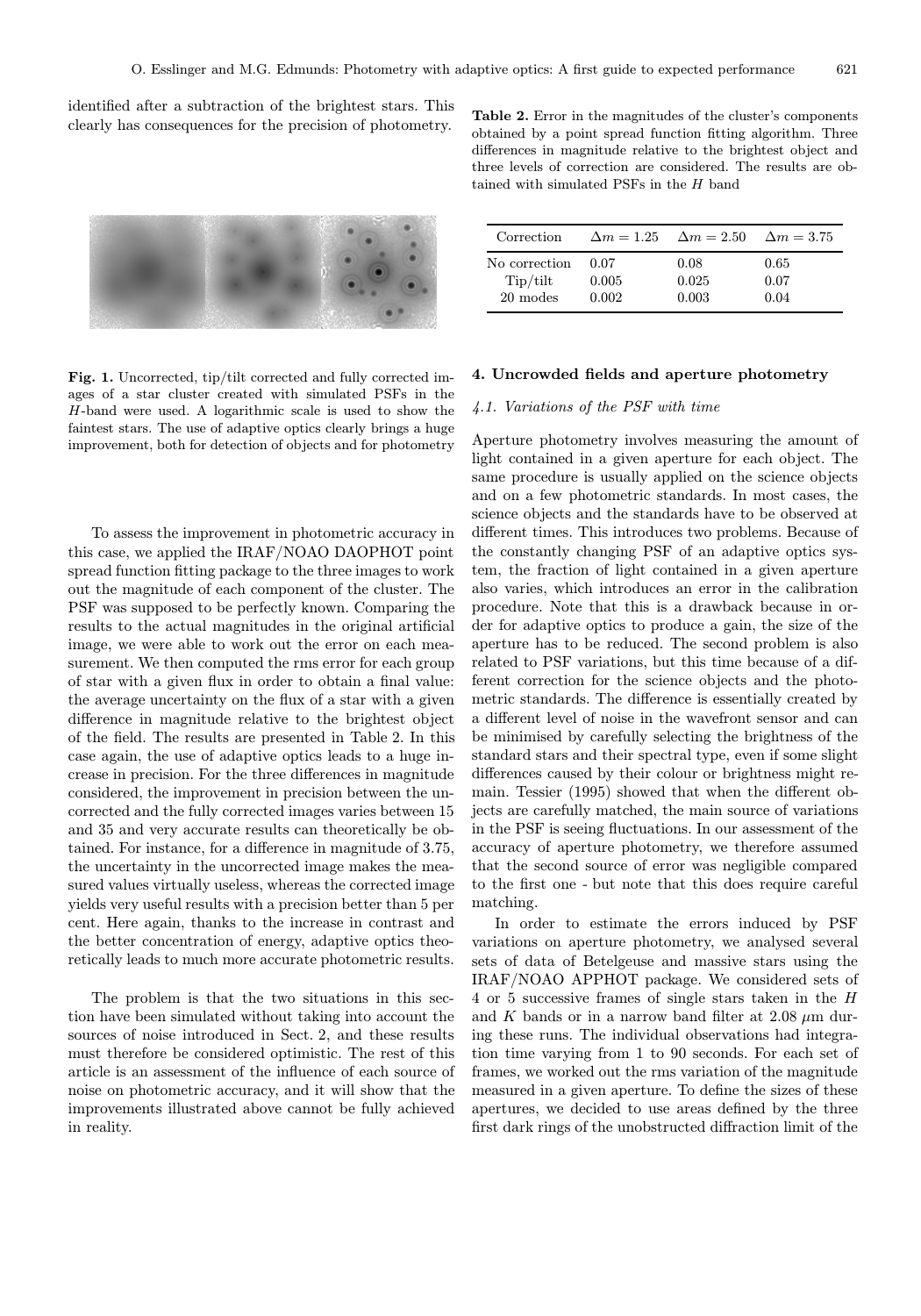telescope (even if the images were not actually diffractionlimited). The corresponding sizes were given by Born & Wolf (1970):

$$
1.2 \frac{\lambda}{D}, \quad 2.2 \frac{\lambda}{D} \quad \text{and} \quad 3.2 \frac{\lambda}{D}.
$$
 (1)

In  $K$  for example, this corresponded to aperture diameters of 0.31, 0.56 and 0.82 arcsecs.



Fig. 2. Rms fluctuations of the magnitude measured in a given aperture as a function of the integration time of a single frame. The size of the aperture is defined by the second dark ring of the diffraction limit of the telescope. Crosses are data taken in the  $H$  band and diamonds data taken in the  $K$  band. The data were obtained during four different runs with ADONIS

Figure 2 presents the results in the case of an aperture defined by the second dark ring. The rms variation of the magnitude measured in an aperture is given as a function of the integration time for one frame. The pixel size was either 35 or 50 milliarcsec and the four observing runs gave results consistent with each other (for example, for an integration time of 1 minute, different data from the four runs all yielded fluctuations of 0.015 magnitude or so). The signal to noise ratios of the images (defined by the peak of the PSF and the background noise throughout this article) varied between 300 and 45 000, with most of them above 7000. In  $H$ , the Strehl ratios were between 0.05 and 0.15, and in  $K$ , between 0.15 and 0.35. Each rms fluctuation of the flux was computed from measurements on 4 or 5 successive images. We verified in each case that the error due to photon or background noise was clearly smaller than the total error (it always amounted to less than 0.01 magnitude).

Figure 2 shows that globally the rms variations be-Figure 2 shows that globally the rms variations behave like  $1/\sqrt{T}$ , where T is the integration time. Such a behaviour can be expected if the fluctuations of the magnitude are completely uncorrelated from one frame to another. The data globally follow this trend even if

the spread is quite large and some points stand out. The spread is not surprising as parameters other than the integration time (such as the seeing fluctuations or the brightness of the guide star) are also important.

Figure 2 gives an estimate of the precision of aperture photometry when the science objects and the photometric standards have to be observed at different times. Note that the results apply only to near-infrared observations, as they depend on the rate of change of the Strehl upon the coherence length of the atmosphere, and therefore on the wavelength. For exposure times between 20 and 90 seconds, seeing fluctuations impose a limit to the accuracy of photometry at a level of about 0.01 or 0.02 magnitudes. For exposure times of a few seconds, this limit increases to 0.04 magnitude and more. We also tried to work out the magnitude variations for longer exposure times. These attempts showed that the variations tend to get larger than 0.02 magnitudes rather than smaller. This can be explained by the fact that for long exposure times, the amount of light in an aperture is determined by the slow variation in the atmosphere turbulence and the successive magnitude estimates are no longer uncorrelated. The fluctuations are then controlled by the amplitude of the slow variations of the seeing and increase with the exposure time. A first conclusion that can be drawn from Fig. 2 is the fact that aperture photometry measurements with adaptive optics are unlikely to yield results more precise than 0.01 or 0.02 magnitude. The theoretical accuracies obtained in the previous section for a 20-mode correction are, for instance, far too optimistic. Nevertheless, this limitation still allows much better precision than in the seeinglimited case.

#### 4.2. Influence of the aperture size

An important parameter which determines the amplitude of the fluctuations is the size of the chosen aperture. The larger the aperture, the smaller the variations. In order to estimate the influence of the aperture size, we analysed a set of 8 frames from our observations of Betelgeuse. The integration time was 6 seconds and the observations were spread over a little more than 1 hour. The signal to noise ratios varied between 25 000 and 30 000, with one exception at 17 000. The Strehl ratios were between 0.20 and 0.26, with the same exception at only 0.14, and the average value was 0.22. In each frame we measured the Strehl ratio and the flux contained in three different apertures, defined as before by the three first dark rings.

Figure 3 presents the result. The magnitude computed in the three different apertures are given as a function of the Strehl ratio in the frame. Magnitudes are given relative to the average magnitude for each aperture and Strehl ratios relative to the average Strehl ratio. Figure 3 gives variations in flux induced by fluctuations in Strehl ratio. Parameters like the exposure time or the brightness of the object do not influence these variations. Figure 3 is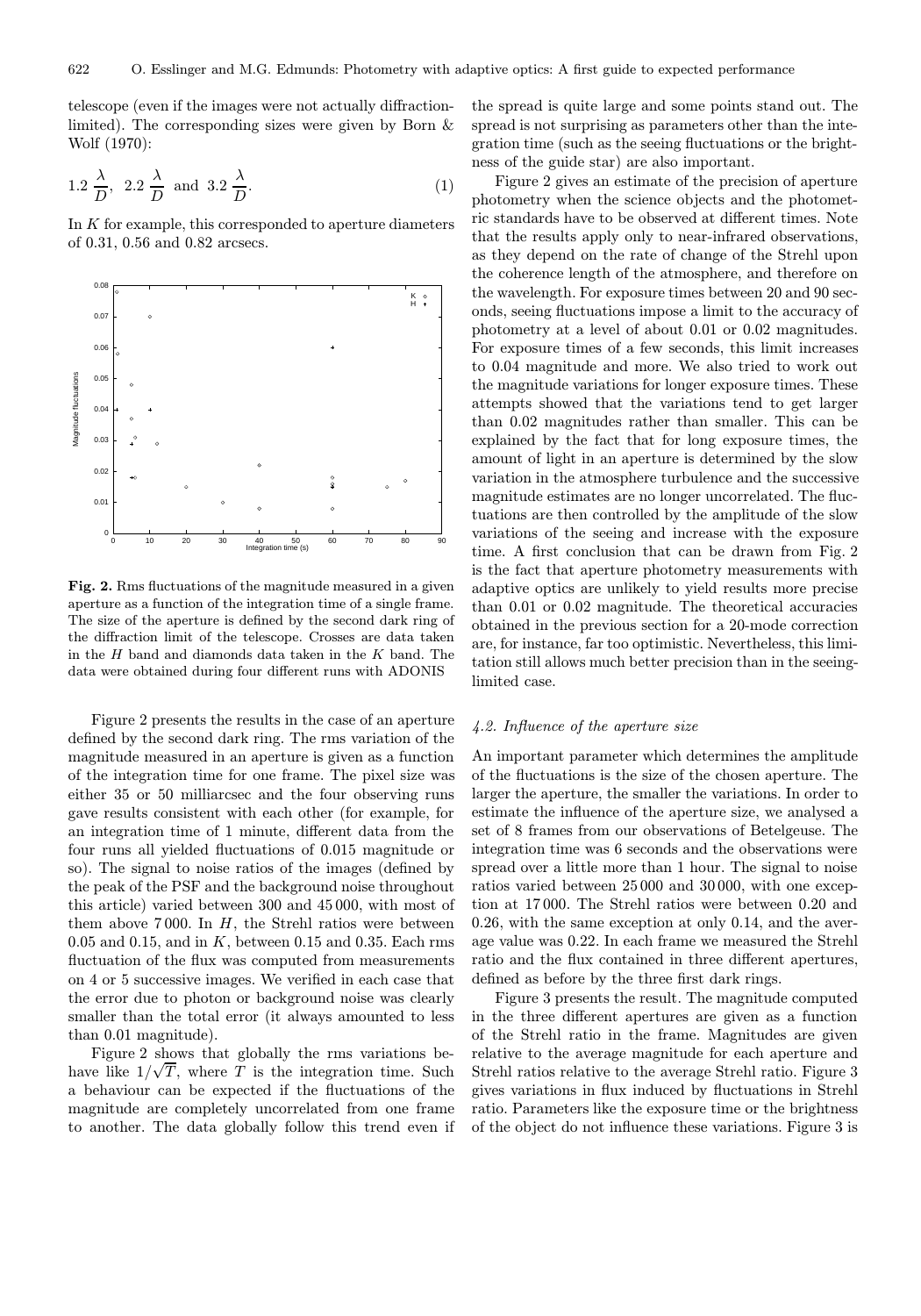

Fig. 3. Variation in magnitude as a function of the variation in Strehl ratio. All values are given relative to the averages on the whole set of data. Three different aperture are show: one defined by the first dark ring (diamonds), the second dark ring (crosses) and the third one (squares). The data were taken in the  $K$  band with an exposure time of 6 seconds and a pixel size of 0.035 arcsec. The average Strehl was 0.22

therefore very general and will be the same for any other observation (at least for a similar range of Strehl ratios and a similar PSF shape). The line denoted Strehl variations represents a case where the variation in flux is exactly equal to the variation in Strehl ratio. Its equation is:

$$
m - \overline{m} = -2.5 \log (S/\overline{S}). \tag{2}
$$

Figure 3 shows that the actual variations are smaller, which could be expected as the use of a large aperture attenuates the fluctuations. It also shows that the variation in flux for an aperture is approximately proportional to the variation in Strehl. We could plot three lines which approximately fitted the data for the three different apertures. Each line has the following equation:

$$
m - \overline{m} = -\kappa \times 2.5 \log (S/S). \tag{3}
$$

where  $\kappa$  is a factor depending on the size of the aperture. The values of  $\kappa$  that best fit the data are 0.61 for the first dark ring, 0.55 for the second and 0.45 for the third, with an uncertainty of about 0.02. Note that another frame with a poor Strehl ratio  $(S/S$  about 0.64, not shown on the figure) also fitted these lines very well.

Figure 3 gives a way of estimating the influence of Strehl ratio or seeing fluctuations on the variations of the magnitude measured in an aperture. It therefore makes a correction possible from one frame to another. But given that some data do not fit the three lines well, an uncertainty remains in this procedure, of about 0.02 magnitude in this particular case. Moreover, to correct for the Strehl ratio effect, a way to measure this parameter is needed: the Strehl ratio cannot be measured in the usual way from

the images, because this method requires an absolute measurement of the total flux, which we do not have. From the estimates of the factor  $\kappa$ , we can also assess the improvement brought by using a larger aperture. First the use of an aperture defined by the first dark ring decreases the fluctuations of the magnitude of 40 per cent compared to pure Strehl variations. When going from the first to the second dark ring, magnitude variations still decrease by 10 per cent or so. When going to the third dark ring, the variations still decrease by about 25 per cent.

Finally, we also tried to apply point spread function fitting. Of course, this method normally applies to crowded fields, but it was nevertheless interesting to assess its behaviour. The results showed that the magnitude variations could also be approximately described by Eq. (3), even though the fit was less accurate than before. The coefficient  $\kappa$  was found to be 0.77 or so, well above the values for aperture photometry, vitiating the use of the method in the case of a single source in an uncrowded field.

#### 4.3. Improvement from a real-time selection

One possible way to reduce the fluctuations between different frames would be to perform a real-time selection during the observations. For example, during each exposure, the Strehl ratio or another parameter could be checked at a very fast rate, say every hundredth of a second, and a fast shutter would close the camera when this parameter is beyond a threshold value. Different selection criteria could be applied. For example, only the Strehl ratios above a given level can be taken into account. Or, in order to favour consistency, only the ones near an average value could be chosen. Obviously, such a procedure should only be applied to bright objects, when seeing fluctuations dominate the effects of photon or read-out noise.

We assessed these two possibilities using a set of 300 20-ms exposures of Betelgeuse. We considered 5 sets of 60 frames in order to simulate 5 successive 1.2-second frames. We then applied a selection criterion to the frames. In one case, we rejected all the frames with a Strehl ratio below a certain level, in the other one, we rejected all the frames with a Strehl ratio too far from the average value (on the 300 frames). We could then compute an average image for each 1.2 s-exposure frame and work out the rms variation of the magnitude measured in these 5 frames. We considered 3 different levels of selection: rejection of 50, 75 or 150 frames, corresponding to one frame out of 6, one out of 4 or half the frames. The results are presented in Table 3.

Table 3 shows that such a selection can be quite effective in reducing magnitude fluctuations. For example, keeping the shutter open during only half the exposure time reduces the magnitude fluctuations by about 60 per cent. In our simulations, we kept a constant integration time without taking into account the time during which the shutter was actually open, which leads to a variable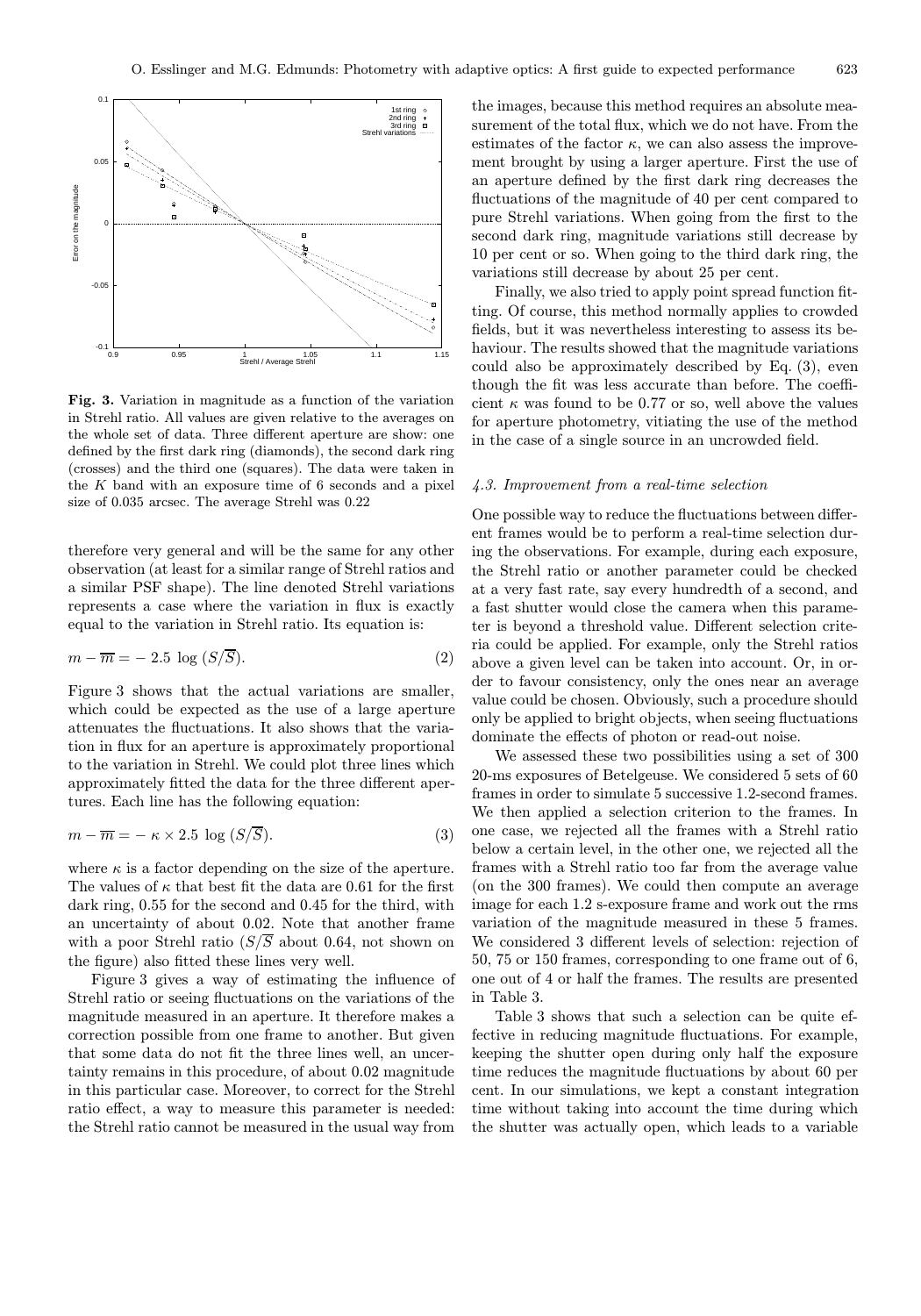Table 3. Rms variations of the magnitude from frame to frame when selection is applied, relative to the variation in the case without selection (which corresponds to 0.06 magnitude)

| <b>Selection</b> | Best Strehl sel. | Average Strehl sel. |
|------------------|------------------|---------------------|
| 1 out of 6       | 0.038            | 0.041               |
| 1 out of 4       | 0.033            | 0.036               |
| 1 out of 2       | 0.025            | 0.023               |

effective integration time. For instance, when we rejected an average of half the frames, the number of frames actually used in each 1.2-second exposure varied between 12 and 47 (instead of the theoretical average value of 30). A better way to perform the selection would be to consider a variable integration time, dependent on the variations of the Strehl ratio, in order to obtain a fixed effective integration time. This would not greatly affect the level of magnitude fluctuation and yield a coherent set of images with the same effective integration times and signal to noise ratios.

# 4.4. Angular anisoplanatism

The second problem as far as aperture photometry is concerned is angular anisoplanatism. Because atmospheric phase distortions depend on the direction in the sky, the PSF varies over the field of view. Basically, the further from the centre of the image, the lower the Strehl ratio and the larger the FWHM. This means that the fraction of light contained in a given aperture is going to vary and that the brightness of the objects far from the centre will be underestimated.

To assess the consequences of anisoplanatism on accurate photometry, we used simulated point spread functions constructed using the method described in Wilson & Jenkins (1995) and kindly provided by the authors. We simulated PSFs corresponding to different distance from the reference star  $(0, 5, 10, 15, 10, 20, 10, 15)$  and  $(20, 20, 10, 15)$ PSF, we applied the IRAF/NOAO APPHOT package to work out the flux contained in the three different apertures defined as before by the first dark rings. We performed the operations for three values of  $D/r_0$ : 5, 7.5 and 10. These correspond approximately to the  $K$ ,  $H$  and  $J$  bands on a 4-meter telescope in good seeing conditions (0.75 arcsec seeing at  $0.5 \mu m$ ). The variation in magnitude due to anisoplanatism is given in Table 4 for the three bands and the four separations. All results are relative to the magnitude of an object placed at the centre of the image (the guide star).

Table 4 shows that the variations in magnitude are much higher when the size of the aperture is defined by the first dark ring, rather than the other ones. The reason

Table 4. Variation in magnitude due to anisoplanatism as a function of the distance to the reference star. Results are given in the  $J$ ,  $H$  and  $K$  bands for a 4-meter telescope in good seeing conditions. The number of the dark ring defining the aperture is given in the second column. The variations are given relative to the magnitude of an object placed at the centre of the image. As a comparison, the angle for which the Strehl ratio is attenuated by 50 per cent compared to the on-axis value is 17.5" in J, 20.8" in H and between  $24$ " and  $25$ " in K

| Band | Ring           | $5^{\prime\prime}$ | 10''  | 15'' | 20'' |
|------|----------------|--------------------|-------|------|------|
| J    | 1              | 0.035              | 0.130 | 0.25 | 0.44 |
|      | 2              | 0.006              | 0.020 | 0.04 | 0.10 |
|      | 3              | 0.006              | 0.023 | 0.04 | 0.08 |
| H    | 1              | 0.022              | 0.082 | 0.16 | 0.29 |
|      | $\overline{2}$ | 0.002              | 0.015 | 0.03 | 0.06 |
|      | 3              | 0.003              | 0.013 | 0.02 | 0.04 |
| K    | 1              | 0.012              | 0.045 | 0.09 | 0.16 |
|      | 2              | 0.002              | 0.008 | 0.02 | 0.03 |
|      | 3              | 0.001              | 0.005 | 0.01 | 0.02 |



Fig. 4. The effect of anisoplanatism on aperture photometry. The error on the estimated magnitude is given as a function of the angular separation in the  $J$ ,  $H$  and  $K$  bands and for apertures defined by the second and the third dark ring

for such a difference is easy to understand: the effects of anisoplanatism consist not only in a decrease of the Strehl ratio with the distance to the centre but also a distortion and a broadening of the core of the PSF. When an object is far from the centre, a significant part of the core spreads beyond the first dark ring, thus the large variations in the magnitude. For larger apertures, this effect has no significant consequence and the variations are much smaller. Globally, this means that the use of the smallest aperture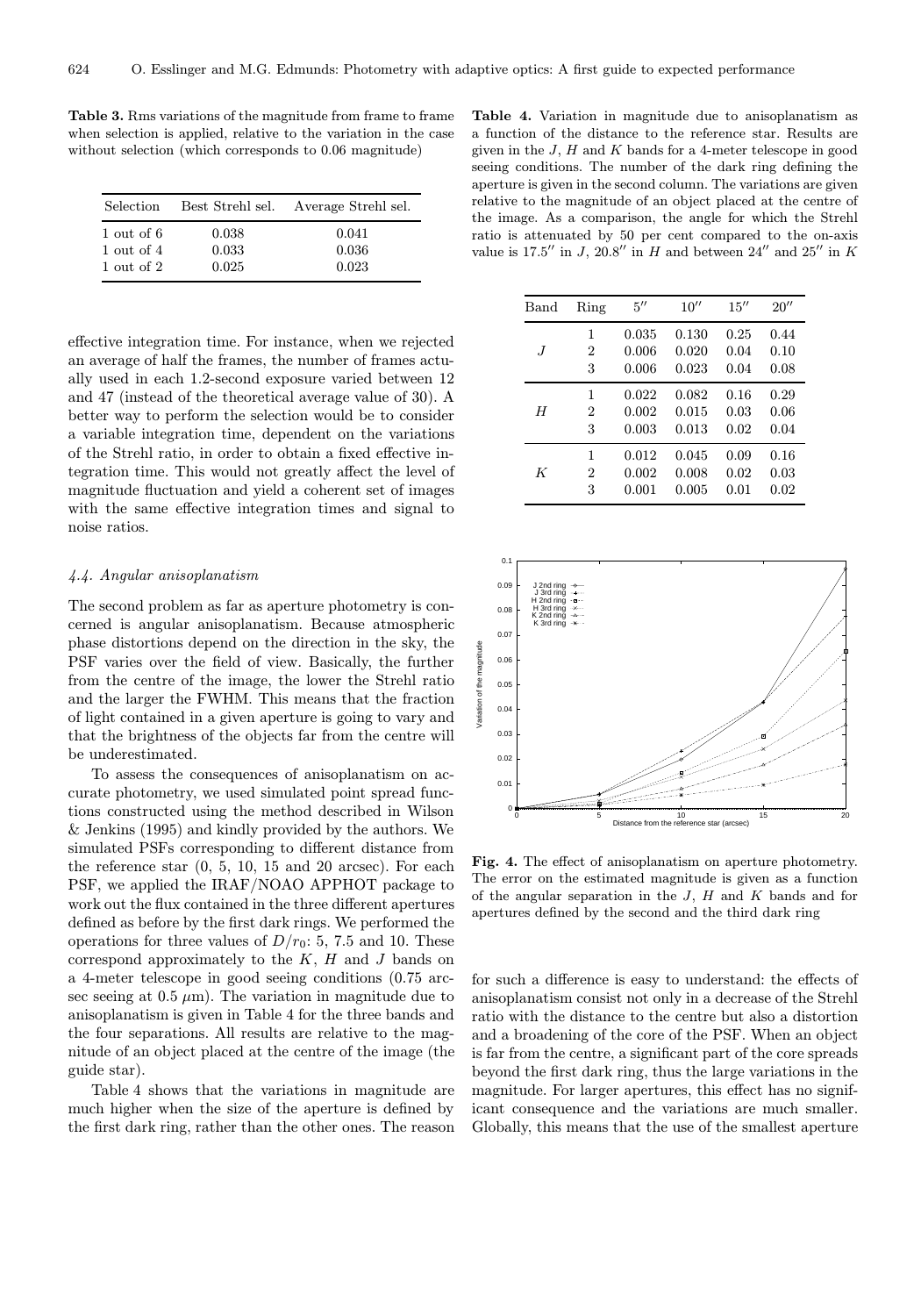should be avoided in most cases, except maybe in the H and K band for a small field of view.

Figure 4 presents the variations of the magnitude as a function of the angular separation for apertures defined by the second and the third dark ring. The curves for an aperture limited to the first dark ring have the same shape but at a higher level. Figure 4 allows an estimate of the variations due to anisoplanatism for apertures defined by the second and third dark ring. Of course, the variations in a real case depend on several factors like the seeing, the number and strengths of turbulent layers, the central obscuration of the telescope and other parameters of the adaptive optics system. For this reason, Fig. 4 cannot be used to compensate accurately for the effects of anisoplanatism. But it can still be used to illustrate the behaviour of the error. Basically the variations in magnitude are quite small near the centre of the image and start to increase to significant levels at a distance which depends on the band and the chosen aperture. As an example in our case, for an aperture defined by the second dark ring, the variations reach a level of 0.02 magnitude at 9 arcsec in  $J$ , 12 arcsec in  $H$  and 16 arcsec in  $K$ .

## 5. Faint structures around a star

#### 5.1. Detecting structures around a star

When trying to detect a faint structure around a star, either a companion or an extended object, the easiest solution is to subtract a point spread function, properly scaled and placed, from the image of the main star. This procedure should theoretically remove the light from the star and leave only the surrounding structures. But here again some problems appear. The adaptive optics PSF is the sum of two components: a diffraction-limited core surrounded by a large halo due to variations of uncorrected high order modes and imperfectly corrected low order modes. This halo is therefore affected by strong variations with time which are independent of the fluctuations of the central core. These variations are even higher when two different objects are compared because of the halo's dependence on parameters like the brightness of the guide star.

To assess the limits for detection of a faint companion next to a star, we used observed images of the single stars HR 2019 and HR 2076, and subtracted one from the other. For each image of HR 2019, the integration time was 75 seconds, the signal to noise ratio 7 500 and the Strehl ratio 0.26. For HR 2076, these parameters were respectively 200 seconds, 10 000 and 0.22. The delay between the two sets of images was 10 minutes. The subtraction method was applied to four different couples of images in order to obtain different residuals. Finally, we computed the standard deviation of these residuals. To work out the average detection limit for a point like object at a given distance of a bright star, we computed an azimuthally averaged radial profile of the standard deviation of the different residuals.

Figure 5 shows the radial dependence of the detection limit. The full line corresponds to the profile a star. The dotted line shows the radial profile of the standard deviation of the four different residuals. For example, we could detect on this basis a companion fainter by about 7 magnitude at 1 arcsec from the main star and fainter by more than 9 magnitudes at 2 arcsecs. This result is in excellent agreement with the observations by Tessier (1995). Note that far from the star (more than about 2 arcsec), the uncertainties are dominated by readout and sky noises. An important point is that Fig. 5 shows azimuthally averaged profiles. But the shape of the PSF is far from having a circular symmetry. Lots of non-axisymmetric small features appear, especially on the first diffraction rings. Figure 5 should therefore be considered as an over-optimistic estimate.

As an illustration of this method, we used adaptive optics data taken on January 21st 1996 to look for a possible companion to the star Betelgeuse. We subtracted the images of different calibration stars from images of Betelgeuse. No companion was visible down to the approximate limits indicated above. Near to the star, the main problem was the presence of several residual features whose position and intensity changed depending on the calibration star used. One of these features stood out by being always present at a position approximately constant. If this feature were real, it would lie at about 0.5 arcsec to the south-west from Betelgeuse and be 4.5 magnitude fainter. These data would be consistent with a reported detection by Karovska et al. (1986) using speckle observations. More details are given in Esslinger (1997).

The previous test gives us an estimate of the global noise affecting the subtraction procedure. It would be interesting to work out the part due to the each main cause of noise. With this aim in mind, we compute the standard deviation of our set of 75-second exposures of HR 2019. This gives us the detection limit if we only had to deal with variations of high order modes and photon noise, and did not have the difficulty of mismatch between PSFs from different stars. The radial dependence of this limit corresponds to the dashed line in Fig. 5. This shows that the main source of error in our procedure is indeed the variation of the PSF between the observations of the science object and the reference star, confirming the results by Tessier (1995).

We can also compare the relative contribution of photon noise compared to the noise introduced by uncorrected or imperfectly corrected modes. We can work out the photon noise from the number of photons per pixel in the original image at a given distance from the peak. We find for instance that, at the centre of the PSF, the level of photon noise is about 7 magnitudes fainter than the peak intensity, thus 3 to 4 magnitudes fainter than the dashed line in Fig. 4. At a distance of 1 arcsec, photon noise is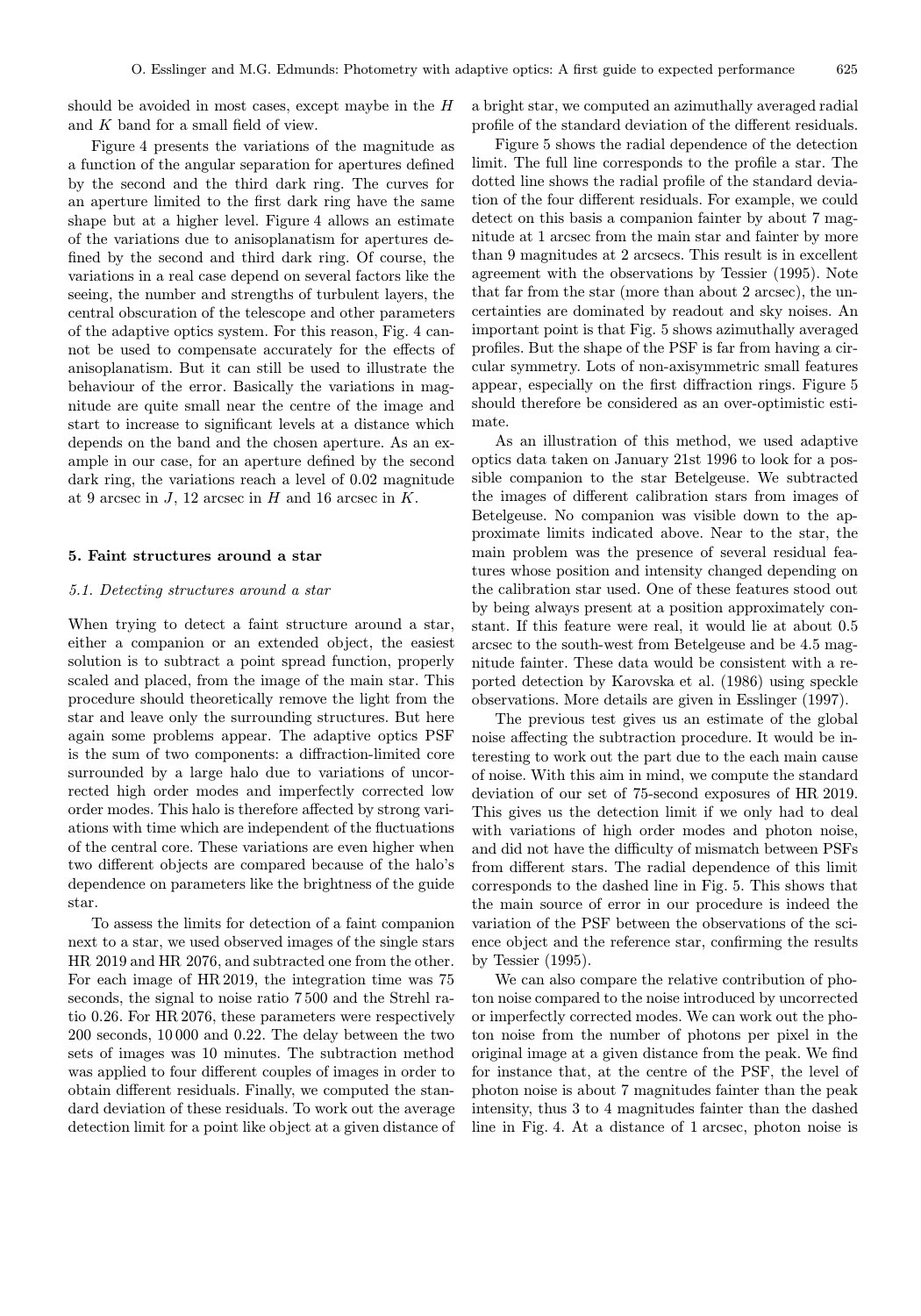

Fig. 5. Three radial profiles (in magnitude and relative to the main star). The full line is the profile of the star before subtraction. The dotted line shows the radial profile of the standard deviation of four different residuals. This gives us the limiting magnitude for detection of a companion at a given distance from the main star. The dashed line (the lowest) corresponds to the standard deviation of a set of four images taken on the same star

10 magnitudes fainter than the peak intensity and thus 1 magnitude below the same line. From this, we see that photon noise is usually not important compared to the noise introduced by uncorrected or imperfectly corrected modes.

These results are obtained in a direct mode. Obviously the search for faint structures around a bright object can be much improved by using a coronagraph. For example, Beuzit et al. (1997) used a coronagraph with the Adonis system to study the circumstellar disk around Beta Pictoris. In their observations, they would have been able to detect a companion fainter by 11 magnitude at 1 arcsec and by 13 magnitudes at 2 arcsecs. This is an improvement of 4 magnitudes compared to our results.

#### 5.2. Measuring structures around a star

The subtraction procedure can be used to carry out photometric measurements. Another possibility is to use a photometric method designed for such cases: point spread function fitting, as for example in DAOPHOT (Stetson 1987). To assess the accuracy of photometry in this case, we took images of the star HD 5980 and its calibration star SAO 255763 observed in December 1995 in the K band. For HD 5980, the integration time was 200 seconds, the signal to noise ratio was 7 000 and the Strehl ratio 0.32. For SAO 255763, these parameters were respectively 120 seconds, 45 000 and 0.35. The delay between the images of the two objects was 20 minutes and the pixel scale 0.050 arcsec. With the image of HD 5980, we artificially created an image of a main star and its faint companion situated at a given distance and with a given difference in magnitude. The position of the companion was chosen to avoid the diffraction spikes of the main star and to limit the influence of the other residual features. We also performed the same procedure on images of Betelgeuse and its calibration star HR 2076. The integration time for the images of Betelgeuse and HR 2076 were respectively 6 and 200 seconds, the signal to noise ratios 25 000 and 10 000, and the Strehl ratio 0.22 for both objects. The delay between the two observations was 10 minutes and the pixel scale 0.035 arcsec.

We then applied the point spread function fitting algorithm DAOPHOT to these images, providing it with an image of the right calibration star. Comparing the result of DAOPHOT and the known magnitude of the companion then enabled us to work out the error in the magnitude estimation. As a comparison, we also performed the same procedure with other stars but no significant differences appeared in the results.



Fig. 6. Error in the photometry of a faint companion as a function of the distance and the difference in magnitude. The original image was created with an image of Betelgeuse and DAOPHOT used an image of HR 2076. The contours are 0.001 (1), 0.003 (2), 0.01 (3), 0.03 (4), 0.1 (5), 0.3 (6), 1 (7) and 3 (8) magnitudes

## 5.3. Performances

Figures 6 and 7 present results of such investigations as contour plots. They show, for given separations and differences in magnitude, the error which is made in the magnitude estimated by DAOPHOT. Figure 6 was created using an image of Betelgeuse and Fig. 7 using an image of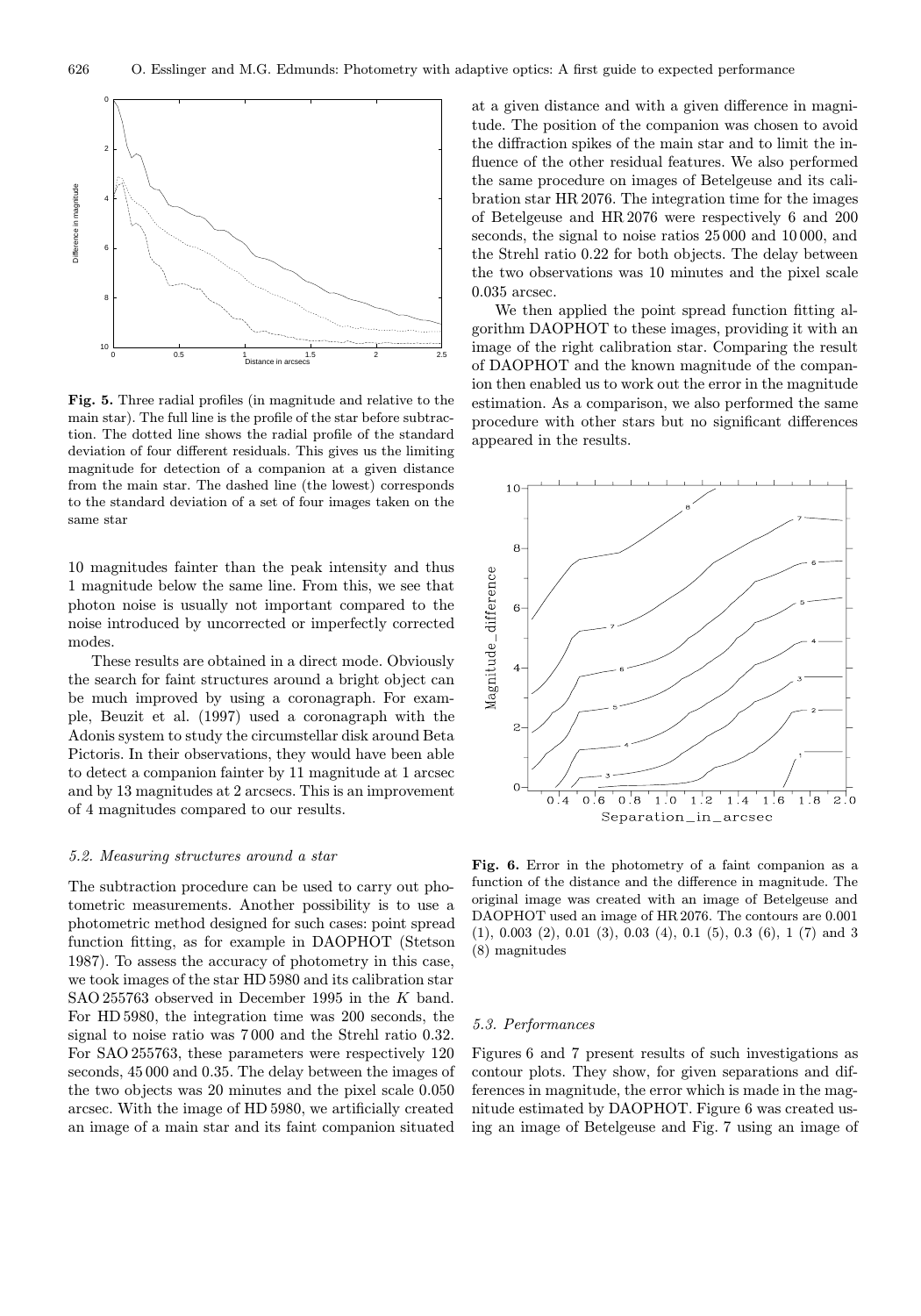

Fig. 7. Error in the photometry of a faint companion as a function of the distance and the difference in magnitude. The original image was created with an image of HD 5980 and DAOPHOT used an image of SAO 255763. The contours are 0.001 (1), 0.003 (2), 0.01 (3), 0.03 (4), 0.1 (5), 0.3 (6), 1 (7) and 3 (8) magnitudes. Note that the range in separation is not exactly the same as in the previous figure

HD 5980. For Betelgeuse, we varied the separation from 0.25 to 1.98 arcsec with a step of 0.25 arcsec. In the case of HD 5980, this was done for a separation between 0.21 and 2.12 arcsec with a step of 0.21 (the difference is mainly due to the different pixel size). In both cases, we considered differences in magnitude between 0 and 10 with a step of 1.25 magnitude. The contour plots were smoothed to minimise the small irregularities induced by residual features in the PSF.

Figure 7 can be considered representative of the performances of DAOPHOT in good conditions. It gives an estimate of the best performance an adaptive optics system can achieve when measuring the light of a faint companion next to a bright star. The figure shows that a very good photometric accuracy (an error of about 0.01) can only be achieved further than about 1 arcsec and for a difference in magnitude not larger than 3 or 4. Good photometric accuracy (an error between 0.01 and 0.1) can only be achieved for a difference in magnitude less than 2 near the star, and for a difference of 6 or 7 magnitudes further than 1 arcsec. Only a poor accuracy (more than 0.1) is available near the main star in most cases and, beyond 1 arcsec, for differences in magnitude larger than 6 or 7.

When comparing the two figures, it can be noted that the results are slightly better in the case of HD 5980. This is due to a longer exposure time (200 seconds instead of 6), therefore smaller fluctuations in the halo, and also to a more careful choice of calibration star. But note that the

two figures, even though they were obtained in very different conditions and during different runs, are nevertheless very similar, which indicates that they can be considered typical and unlikely to be much improved in similar atmospheric conditions. We carried out a similar procedure using images of HD 5980 and SAO 255763 obtained in the H-band. The integration times were respectively 200 and 100 seconds, the Strehl ratios 0.13 and 0.15, the signal to noise ratios 5 500 and 35 000, and the delay between the images 15 minutes. Again the results were very similar, only slightly worse. For a difference in magnitude of 2.5 between the main star and its companion, the errors in the magnitude estimation were respectively 0.15, 0.02 and 0.002 at 0.5, 1 and 2 arcsec, compared to 0.15, 0.015 and 0.001 in the K band for the same couple of objects. For a difference in magnitude of 5, the errors were 0.6, 0.2 and 0.02 in  $H$ , compared to 0.6, 0.15 and 0.01 in  $K$ . This result confirms that only slight improvement is obtained when the Strehl ratio is higher, at least in the range 0.10 to 0.35. Better results could obviously be obtained for higher Strehl ratios, say above 0.4.

#### 6. Crowded fields

## 6.1. Accuracy of PSF fitting

The most usual case of a crowded field is a star cluster. The accuracy of photometry in such a situation as been assessed by several authors for HST images (see e.g. Malumuth et al. 1991 or Sodemann & Thomsen 1997). These studies showed that the errors on the magnitude of fainter stars could become large very quickly. For instance, Sodemann & Thomsen (1997) studied two different crowded field observed with the HST and showed that the magnitudes of most stars were overestimated and that the errors could easily reach several tenths of a magnitude for faint stars. In this section, we assess the accuracy of photometry in crowded fields in the case of adaptive optics observations. This case is linked to the previous one, but in a way that can be complex.

We created several images of random crowded fields with a uniform mean density using the IRAF/ARTDATA package. As point spread functions, we used observed images of HD 5980 taken in the  $H$  and  $K$  bands. The Strehl ratios were respectively 0.13 and 0.32 and the signal to noise ratios 5 500 and 7 000. The integration time was 200 seconds in both cases and the pixel size 0.050 arcsec. We used the Bahcall and Soneira luminosity function provided by the package with a 10-magnitude range (Bahcall  $\&$ Soneira 1980). This function with its default parameters gives a good fit to the observed main sequence in several nearby globular cluster. To simulate different densities of stars, we changed either the total number of stars or the size of the field of view, but kept a fixed spatial scale. We were careful to keep a number of stars large enough (at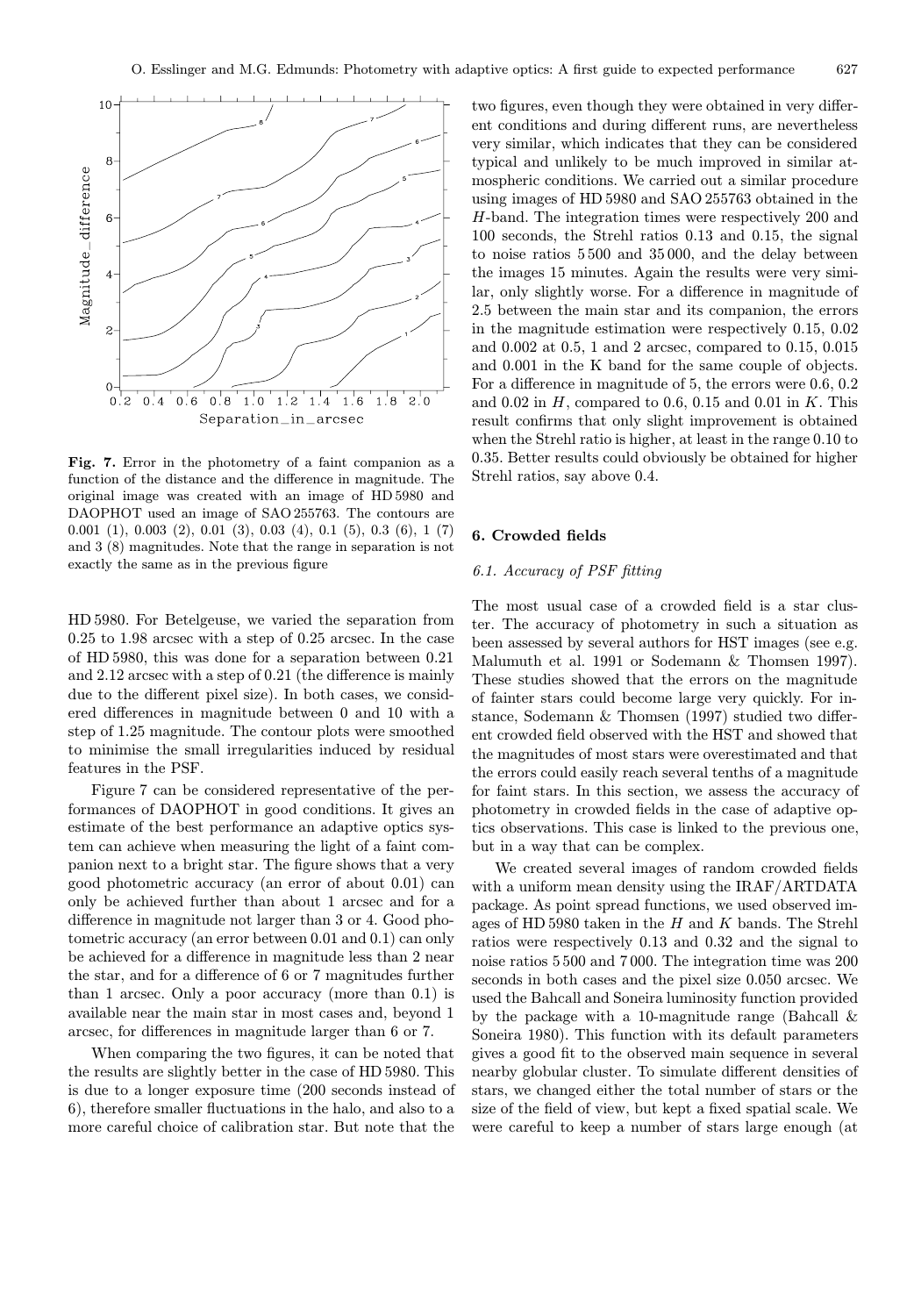least 50) to provide a good representation of the average behaviour.

After creation of an image, we used the IRAF/NOAO DAOPHOT package to compute the magnitude of its stars. This was done with two different point spread functions. First, the right one, which enabled us to assess the performances of the DAOPHOT algorithm itself and the problems due to the very complex shape of the PSF, especially the presence of numerous residual features around the core, but also the unavoidable numerical errors appearing during the fitting process. Then, a different PSF was used to study the problems due to the mismatch between the actual PSF and the one obtained from a calibration star (required when no suitable PSF can be found in the cluster). As a second PSF, we used an image of the reference star of HD 5980 in the same band. The integration times for these reference stars were respectively 120 and 100 seconds, the Strehl ratios 0.35 and 0.15, and the signal to noise ratios 45 000 and 35 000. The time delay between images was 15 minutes in  $H$  and 20 minutes in K. DAOPHOT yielded magnitudes that could be compared to the real ones used in the simulation of the star field. We worked out the photometric errors for 7 different densities: 0.15, 0.5, 0.75, 1.5, 3, 5 and 15 stars per  $\arccos\!c^2$ (it would, of course, be impossible to do photometry on uncompensated images for the higher densities). No noise was added to the artificial image as we were concentrating on the problems due to the shape of the PSF, not on the influence of other sources of noise. Note that we supposed the positions of the stars known before application of DAOPHOT as a starting point, which would for example be the case if a star detection algorithm using a deconvolved image had been applied first (see e.g. Snell 1996). We nevertheless let the algorithm try to recentre the stars afterwards.

Figures 8 and 9 present typical results obtained through this procedure. The magnitude estimated by DAOPHOT for each star is given as a function of its real magnitude, and this is compared to the theoretical line that would be obtained if the measurement were perfectly accurate. Figure 8 has been obtained with an H-band PSF and two different stellar densities: 1.5 and 15 stars per  $\arcsc^2$ . DAOPHOT was provided with the right PSF, the same as used to create the artificial cluster (an image of HD 5980). Figure 9 has been obtained with K-band PSFs for a density of 15 stars per  $arcsec^2$ . In this case, two results are compared, the ones obtained when using the right PSF and the ones obtained when using a wrong PSF (the reference star SAO 255763 instead of HD 5980).

Consider first the case where DAOPHOT is provided with the right PSF, as illustrated in Fig. 8. The first thing to notice is the fact that the magnitudes of the brightest stars are in general accurately estimated, even if a few of them are clearly underestimated. There is nevertheless a scatter that can be considered large for many astronomical purposes. We computed the errors on the magnitudes of



Fig. 8. Stellar magnitudes estimated by DAOPHOT in a star cluster as a function of the real magnitudes. Two densities are presented: 1.5 stars per  $\arccos\alpha^2$  and 15 stars per  $\arccos\alpha^2$ . The dotted line corresponds to a perfect agreement between estimated and real magnitudes and the zero point for the magnitude scale is arbitrary. Theses results have been obtained by providing DAOPHOT with the right PSF, the same used to create the artificial cluster. The PSF was an H-band image of HD 5980

the brightest stars for each density and PSF. The rms error in the magnitude determination varied between 0.05 and 0.1 magnitude for densities lower than a few stars per  $\arccos c^2$  and could reach 0.15 for higher densities. This was true for both  $H$  and  $K$  band PSFs. From this, we can already conclude that crowded fields do not allow a very good photometric precision. Even for the brightest stars, the accuracy is at best 0.05 magnitudes, which can already be a major drawback for a large number of projects.

The second feature visible in Fig. 8 is the fact that the errors increase as the star become fainter, and as a consequence the faintest stars can have their flux overestimated by several magnitudes. Of course, the lower the density, the fainter the level at which this increase of the errors occurs. Not all the faint stars are affected and the curves present a large scatter. This could be expected as the magnitude of a star is not the only important parameter in the error on its photometric estimation. Other factors are the distances to the nearest bright stars and the magnitudes of these objects.

This behaviour where stars, especially the faintest ones, have their intensity systematically overestimated can be attributed to three effects, two of which are always present in crowded fields and are not due to the use of adaptive optics. The first effect is confusion: two stars that are too close cannot be distinguished and are therefore considered by DAOPHOT as a single object, which directly leads to an overestimation of the flux. The second effect is blending: stars too faint to be detected can increase the estimated brightness of the brighter sources,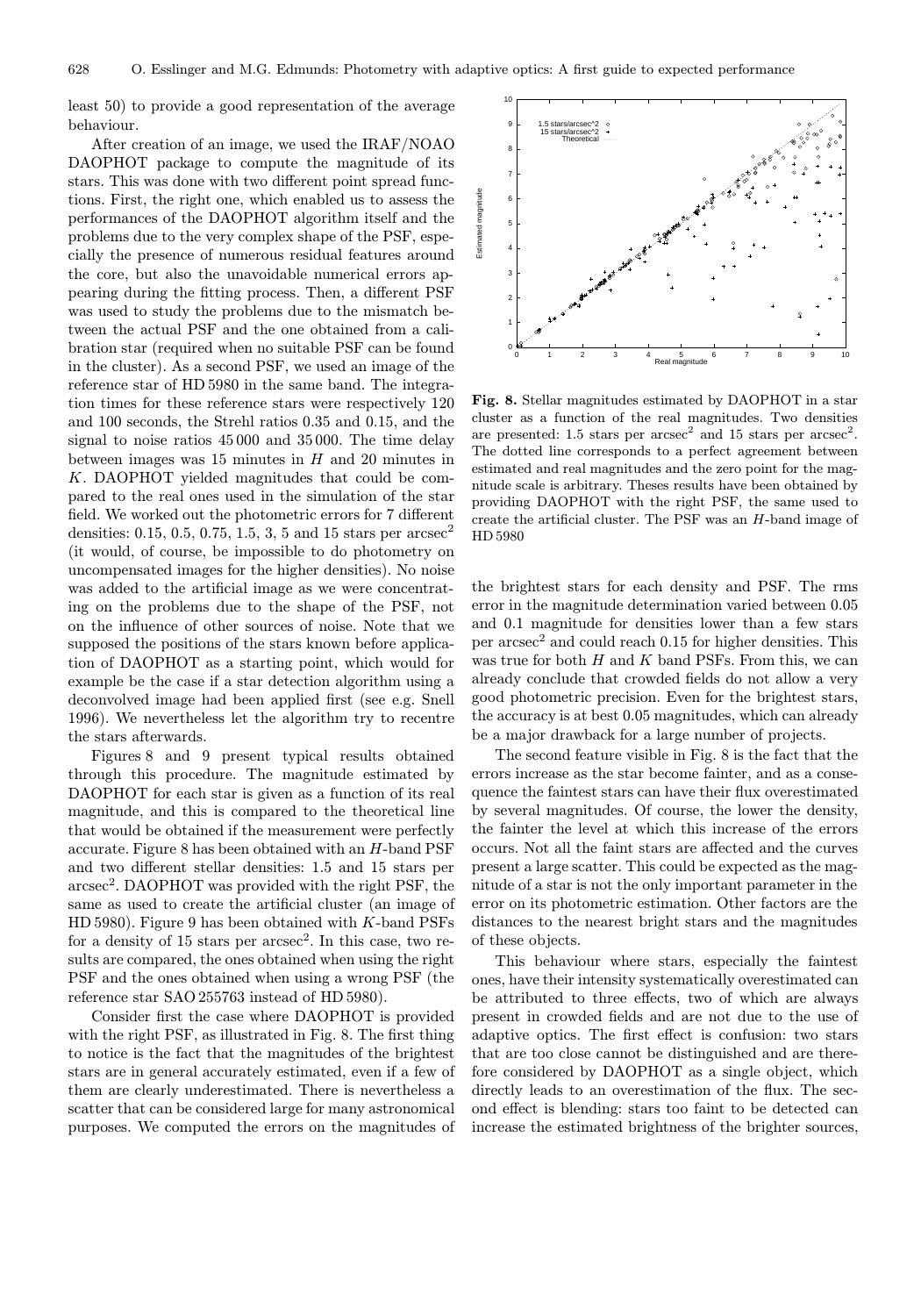

Fig. 9. Stellar magnitudes estimated by DAOPHOT in a star cluster as a function of the real magnitudes. Two cases are presented: one where DAOPHOT was provided with the right PSF (a K-band image of HD 5980) and one when the algorithm used a wrong PSF (a K-band image of SAO 255763). The density was  $15$  stars per  $\arccosce^2$ . The dotted line corresponds to a perfect agreement between estimated and real magnitudes and the zero point for the magnitude scale is arbitrary

which also lead to an overestimation. These two effects are not linked to the use of adaptive optics. On the contrary, the sharper the PSF, the less confusion there is, and the more faint sources can be detected. For this reason, adaptive optics yields a large improvement compared to normal ground-based images (see the end of this section for an illustration).

The source of uncertainty linked to the use of adaptive optics is the presence of numerous residual features in the PSF. As a consequence, some of the light contained in the residual features associated with the bright stars of the field might be redistributed into the faint stars, thus increasing their measured brightness and at the same time slightly decreasing the measured flux of the bright stars. This would be even more true when a wrong PSF is used by DAOPHOT, because of the fluctuations of these features. The importance of this effect can be estimated from Fig. 9, which compares the results in given conditions for an estimation with the right PSF and one with the wrong PSF. It can be seen that more bright sources are underestimated when DAOPHOT uses the wrong PSF, and the rms error for these sources is therefore larger. The difference is less obvious as far as fainter sources are concerned. The increase in the estimated error is then similar and no obvious difference is visible (which will be confirmed below in this section). The residual features therefore introduce some uncertainty for the brightest stars, but confusion and blending are still the major sources of noise for fainter sources. Note that the presence of large errors in the estimated magnitude of the brightest stars only occured for the highest densities, say a few stars par  $\arccos c^2$ .

## 6.2. Influence of the stellar density

In order to study the behaviour of photometry in crowded fields as a function of the stellar densities, we worked out for each density, the difference in magnitude relative to the brightest star at which a given level of error was reached. Given that the error are already quite significant for the brightest stars (between 0.05 and 0.15 magnitude), we chose a value of 0.2 magnitude as a threshold for the error. The measurement of the limiting difference in magnitude was carried out by viewing the previous curves with an adequate magnification. Given the very irregular distribution of points as illustrated in Fig. 8, this limiting difference is sometimes difficult to estimate precisely, and the uncertainty in it is of the order of 0.5 magnitude or a little more.



Fig. 10. The difference in magnitude relative to the brightest star at which the error on the estimated flux reaches a level of 0.2 magnitude, as a function of the stellar density. Four sets of values are shown, corresponding to PSFs obtained in the  $H$ and K band and to either the right or the wrong PSF for the application of DAOPHOT. The uncertainty on each point is of the order of 0.5 magnitude

Figure 10 gives the limiting magnitude defined above as a function of the stellar density. Four curves are presented, two with  $H$  band PSFs, two with  $K$  band PSFs, two when DAOPHOT used the right PSF and two when the algorithm used a wrong PSF. It can broadly be seen that for low densities, an error of 0.2 is reached for stars between 8 and 9 magnitudes fainter than the brightest source in the field. Note that the limiting magnitudes in this case is partially due to the limited signal to noise of the PSFs used for the creation of the artificial cluster  $(5500 \text{ in } H \text{ and } 7000 \text{ in } K,$  corresponding to 9.4 and 9.6 magnitudes between the peak and the background noise). When the density increases, the limiting difference in magnitude goes down, reaching about 3 in  $H$  and 6 in  $K$  for a density of a few stars per  $\arccos\alpha^2$ . At more than 10 stars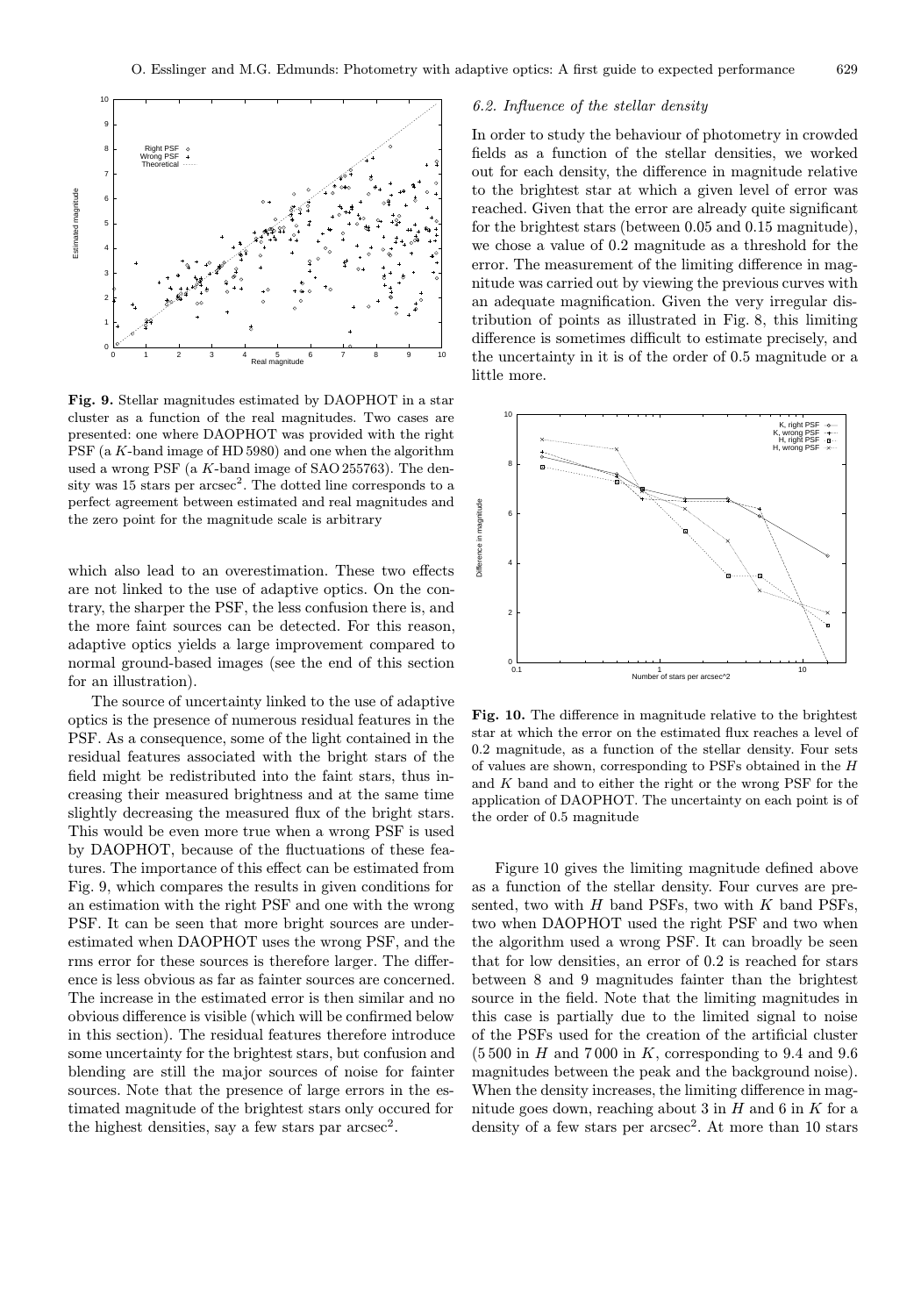per arcsec<sup>2</sup>, the limiting difference reaches 2 in  $H$  and about 4 in K. But note that in the case of mismatched PSFs in the K band, an error of 0.2 magnitude is already present for the brightest sources. This might be due to a high level of fluctuations in the residual features as explained before. Several other features can be noted. First, with the exception of the highest density, the curves obtained in a given band with the right or the wrong PSF are very similar. This confirms that the mismatch between PSF is less important than the confusion and blending problems at this level. Second, still with the exception of the highest density, the results are better in the K band. This is clearly the result of a better Strehl ratio, which decreases the effects of confusion and blending.

As a conclusion, we can note that photometry in a crowded field leads to inaccurate results, with errors between 0.05 and 0.1 magnitude for the brightest stars, and reaching several tenths of a magnitude and even one magnitude for fainter stars. But adaptive optics is not directly responsible for this problem. On the contrary, the use of this technique strongly reduces confusion and blending and therefore allows a linear behaviour until fainter sources. To compare adaptive optics and normal results, we also created artificial images of a cluster using a seeinglimited PSF with a gaussian shape and a FWHM of 1.0 arcsec We chose two densities, 1 and 10 stars per  $\arccos\alpha^2$ , and performed the same procedure as for the adaptive optics images, using the same PSF for the fitting algorithm and the creation of the artificial image. Figure 10 shows that adaptive optics images yield a precision better than 0.2 magnitude down to  $\Delta m = 6.5$  for a density of one star per arcsec<sup>2</sup> and down to  $\Delta m = 2$  or 4.5 for 10 stars per  $\arccos c^2$  (assuming the right PSF is used). Moreover, for the brightest stars, the errors in the estimated magnitudes are respectively 0.05 and 0.1 magnitude or so. For the seeing limited images, the measurements of the brightest stars were already wrong by about 0.5 magnitude for both densities. In the case of a density of one star per arcsec<sup>2</sup>, for stars fainter than  $\Delta m = 3$ , some measurements were affected by errors between 1 and 2 magnitudes, and beyond  $\Delta m = 6$ , the errors kept on increasing rapidly. For the higher density, an error of 1 magnitude already occurred at  $\Delta m = 2$ . The use of adaptive optics therefore brings a significant improvement in the photometry of crowded fields compared to seeing-limited image, but it has to be kept in mind that the error on the flux of faint sources can rapidly become very large.

## 6.3. Angular anisoplanatism

We also assessed the performances of point spread function fitting in clusters as far as angular anisoplanatism is concerned. We used the same simulated PSFs as in the study of angular anisoplanatism in aperture photometry. For each value of  $D/r_0$  and each separation, we tried to fit the on-axis PSF to the off-axis one using DAOPHOT. Comparing the result with a fit of the on-axis PSF to itself gave us an estimation of the error due to PSF distortions induced by angular anisoplanatism. Note that DAOPHOT needed an aperture size to make a first guess of the magnitude. We checked that the final estimate was independent of the choice of this aperture size.

Table 5. Error in the magnitude estimated by DAOPHOT in three bands and as a function of the distance to the centre in arcsec

| Band    | $5^{\prime\prime}$ | 10'' | 15'' | 20'' |
|---------|--------------------|------|------|------|
| $\cdot$ | 0.07               | 0.28 | 0.53 | 0.95 |
| H       | 0.05               | 0.17 | 0.34 | 0.62 |
| K       | 0.02               | 0.09 | 0.17 | 0.32 |

Table 5 presents the results of this study. The error in the magnitude estimation is given in the  $J, H$  and  $K$ bands for four different distances to the centre. Comparing Table 5 to Table 4 shows that the level of error is much higher in this case, by about a factor 2 compared to the error for aperture photometry using an aperture size defined by the first dark ring. This high level is obviously a important drawback. Even in  $K$  for a distance of  $5$  arcsec, the error is already about 0.02 magnitude. Note that some work is in progress to enable DAOPHOT to take into account large variations of the PSF in the field of view and the situation should therefore improve (Stetson 1994). Also note in a real case, the level of variation of the PSF depends on several factors like the seeing, the number and strengths of turbulent layers or the central obscuration of the telescope. The results obtained in Table 5 should therefore only be considered as illustrative.

#### 7. Photometry on deconvolved images

#### 7.1. Deconvolved images

So far, we have always applied photometric methods on original images (i.e. without post-processing). But even if these carry a lot of information, the full exploitation of adaptive optics images often requires the use of deconvolution methods. It is therefore also important to study how accurate photometry using deconvolved images can be. The method in this case is to use aperture photometry on the restored image with a very small aperture. It would be awkward to use a PSF fitting algorithm as the stellar images in the result of the deconvolution are very sharp (basically each point like object has its flux contained in a single pixel) (Cohen 1991).

Several studies of the photometric accuracy of deconvolved images have been published, especially in the case of the HST before correction of spherical aberration.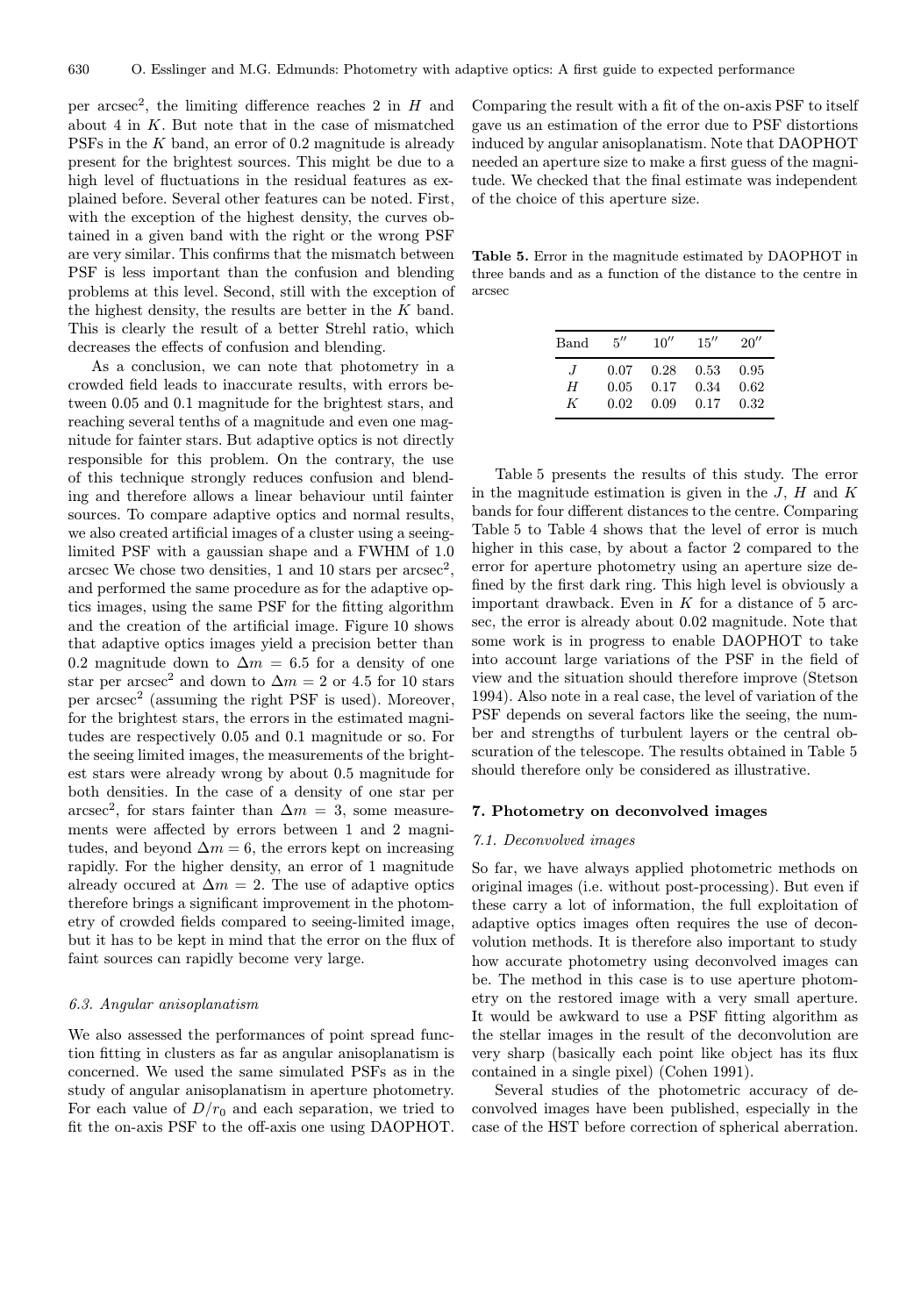Cohen (1991) studied the accuracy in the photometry of a crowded field after deconvolution using the maximum entropy method. She showed that the algorithm recovered faint sources systematically too faint and that it could therefore not be used when accurate photometry was needed. She also introduced a standard procedure which consisted in performing deconvolution on the original image in order to generate a list of stars and applying a PSF fitting algorithm to the original image using this list. Linde  $&$  Spännare (1993) concentrated on the Lucy-Richardson method. They showed that in a crowded field the brightness of most faint stars and some bright stars was systematically overestimated, whether using the original image or a deconvolved one. This was due to the confusion problem, where close stars were measured together as a single object. They also showed that the Lucy-Richardson method could decompose many such instances and allow a linear behaviour at slightly fainter levels of brightness. Other more recent papers on this subject include Lindler et al. (1994) and Busko (1994) which compare the results for several deconvolution techniques.

Several authors have studied the performances of different deconvolution methods in the case of adaptive optics images but concentrating on the appearance of the reconstructed image rather than photometry. Christou & Bonaccini (1996) applied several linear and non-linear methods, including blind and short-sighted deconvolution, to observations of the double star T Tauri (separation about 0.7 arcsec). When trying to determine the difference in magnitude between the two components, they obtained values varying from 1.46 to 1.85 depending on the method used, a very large range of 0.4 magnitudes or so. Tessier (1997) also applied different methods to a binary stars with a separation of about 0.13 arcsec. His estimation of the difference in magnitude varied from 0.74 to 0.96, that is to say a range of about 0.2 magnitudes. From these results, we can easily see that the problem of photometry on deconvolved images is far from being settled.

# 7.2. Deconvolution with a correct PSF

To estimate the precision of photometry on deconvolved images, we considered the detection of a faint companion next to a bright star, a case easier to analyse than star clusters. We first started with the case where the PSF was accurately known (for example if an isolated star is available in the field of view). Again, we created artificial images of stellar couples with different separations and magnitudes. We first applied DAOPHOT as a reference, then applied a deconvolution method to the image using the same PSF as for the creation of the image. Finally, we used aperture photometry with a very small aperture to perform photometry on the deconvolved image. We used the two main deconvolution algorithms currently popular in the adaptive optics community: the maximum entropy method and the Lucy-Richardson algorithm, as provided by the IRAF/STSDAS RESTORE package.



Fig. 11. Error in the magnitude of a faint companion as a function of the separation. Two differences in magnitude between the main star and its companion are considered: 2.5 and 5. Results are given for DAOPHOT on the original image (DAO) and for aperture photometry on the image deconvolved by the maximum entropy method (MEM) and the Lucy-Richardson algorithm (LUCY). The PSF used was an image of HD 5980 and no noise was added to the original frame

Figure 11 presents the resulting error on the estimated magnitude as a function of the separation. Two differences in magnitude between the main star and its companion were considered: 2.5 and 5. In each case, three values are given: the result from DAOPHOT applied to the original image and the results given by aperture photometry on the images deconvolved by the maximum entropy and the Lucy-Richardson methods. The PSF used was an image of HD 5980 in the K Band. The star had been observed with an integration time of 200 seconds, a Strehl ratio of 0.32 and a signal to noise ratio of 7 000. We wanted to estimate the errors due specifically to the shape of the adaptive optics PSF and therefore assumed there was no noise in the original image.

Figure 11 shows that the two deconvolution methods yield larger errors than PSF fitting, as could be expected from previous studies. For a large difference in magnitude between the main star and its companion, the errors after deconvolution are more than 10 times the errors with DAOPHOT, the maximum entropy method performing a little worse than the Lucy-Richardson algorithm. When the difference in magnitude is smaller, the error after deconvolution is only a few times larger than the one with DAOPHOT at large separation, but increases drastically when the separation decreases, the maximum entropy method still performing a little worse. We checked these results by computing the error for several differences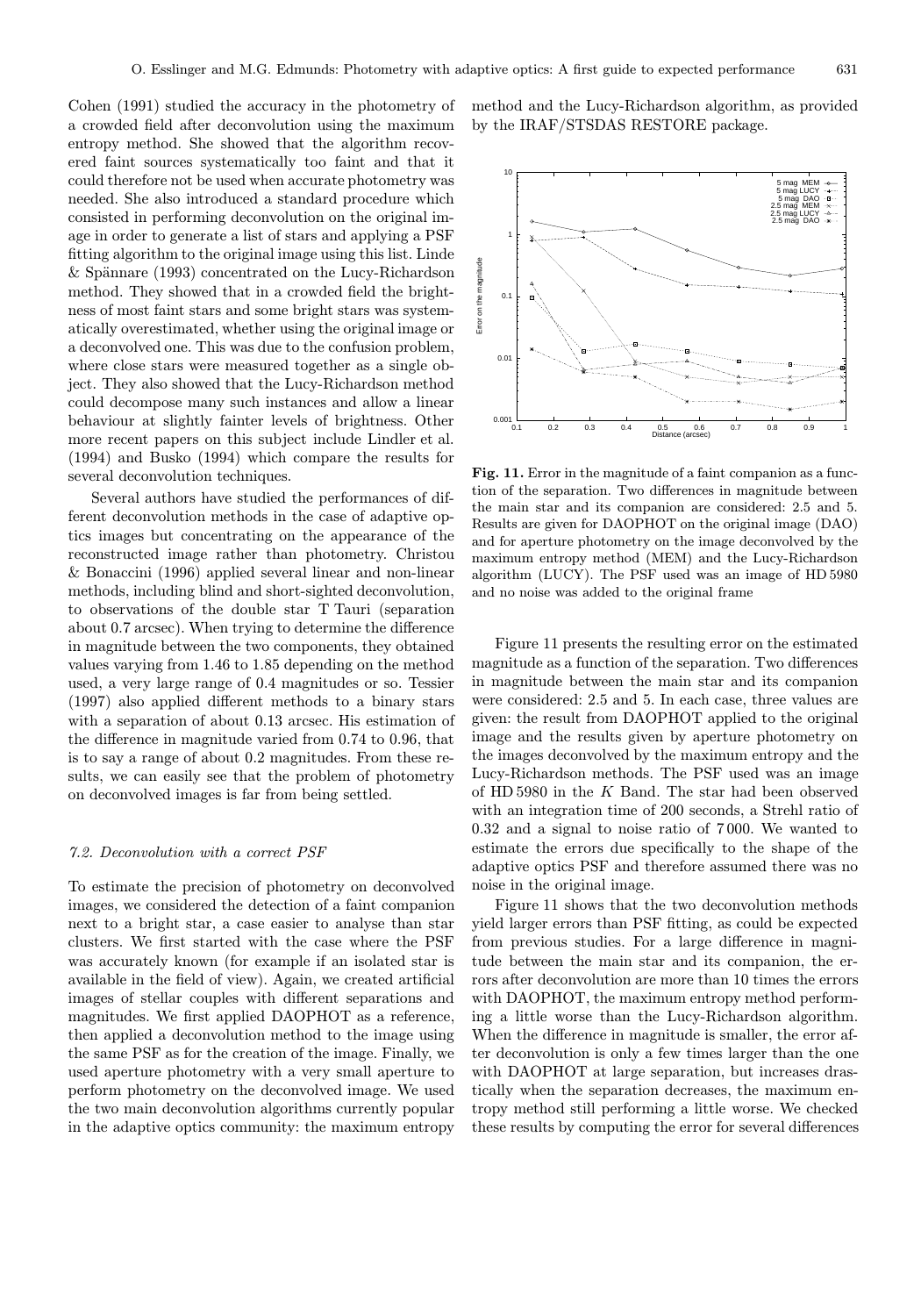in magnitude (from 1 to 5) and for two given separations (0.28 and 0.85 arcsec). The previous behaviour was confirmed, with the error for photometry after deconvolution increasing from a few times the error with DAOPHOT for small differences in magnitude, to about 10 times for large differences.

## 7.3. Deconvolution with a wrong PSF

As we already noted, the PSF usually has to be worked out from the image of a calibration star observed at a different time than the science object. The variations of the PSF with time then induces errors in the deconvolution process and the subsequent photometric measurements. In order to study this problem, we applied the same procedure as before but using different PSFs for the creation of the binary star image and its deconvolution. We used the objects that provided the best result with DAOPHOT: HD 5980 and its calibration star SAO 255763. The integration time for the image of HD 5980 was 200 seconds, the signal to noise ratio 7 000 and the Strehl ratio 0.32. For SAO 255763, these parameters were respectively 120 seconds, 45 000 and 0.35. The delay between the images of the two objects was 20 minutes. We choose two different separation, 0.28 and 0.85 arcsec, and studied the error on the magnitude of the companion as a function of the difference in magnitude between the two stars. As before, we introduced no noise in the original image.



Fig. 12. Error in the magnitude of a faint companion when using a wrong PSF. The results given by DAOPHOT on the original image (DAO) and by aperture photometry applied on the images deconvolved by the maximum entropy method (MEM) and the Lucy-Richardson algorithm (LUCY) are shown. Two separations were considered: 0.28 and 0.85 arcsec (noted 0.3 and 0.8 in the figure)

The results are presented in Fig. 12. Errors obtained with DAOPHOT applied on the original image (but with

a wrong PSF) and with aperture photometry on the images deconvolved by the maximum entropy method and the Lucy-Richardson algorithm are shown. As could be expected the global level of error is larger than before. For example, for a difference in magnitude of 2.5 and a separation of 0.8 arcsec, DAOPHOT and the Lucy-Richardson method yield errors of about 0.02 and 0.04 in this case, and about 0.002 and 0.004 in the previous case. At differences in magnitude of less than 4 or so, the expected behaviour is observed, with DAOPHOT performing better than the deconvolution methods. But a surprising feature appears in Fig. 12. Given the fast increase of the error with the difference in magnitude for DAOPHOT and the slow increase for the deconvolution methods, there is a domain where aperture photometry on deconvolved images produces smaller errors than DAOPHOT applied on the original images. This occurs only in the case where a badly determined PSF is used. The threshold for this behaviour is a difference in magnitude of about 3.8, a value that only varies a little with the separation.

## 7.4. The influence of noise

The presence of noise in the images, whatever its origin, is obviously an important factor in the quality of deconvolution. To illustrate the behaviour of photometry on deconvolved images in the presence of significant noise, we carried out a study similar to the previous one but added different levels of noise to the images to be deconvolved. This noise was gaussian and the same on the whole field of view. We studied only a given case: two stars with a separation of 0.85 arcsec and a difference in magnitude of 5 (this was the unusual case where deconvolution yielded better results than DAOPHOT previously). As before, the deconvolution used a wrong PSF. The PSFs used were the same as in the previous paragraph, the only difference being the addition of noise.

Figure 13 presents the result of this study. The error in the magnitude of the faint companion is given as a function of the signal to noise ratio of its peak intensity. Three methods are compared: DAOPHOT on the original image and aperture photometry on images deconvolved by the maximum entropy method and the Lucy-Richardson algorithm. The error obtained with DAOPHOT is basically constant provided the signal to noise ratio is higher than 3. The errors using deconvolved images are much more dependent on the noise. They are stable for a signal to noise higher than 20 or 50 depending on the method, but increase drastically below these thresholds, reaching more than 1 magnitude for a signal to noise lower than 5 or so. Note that the unusual case where deconvolved images yield better results than DAOPHOT on original images is therefore limited to good signal-to-noise ratios.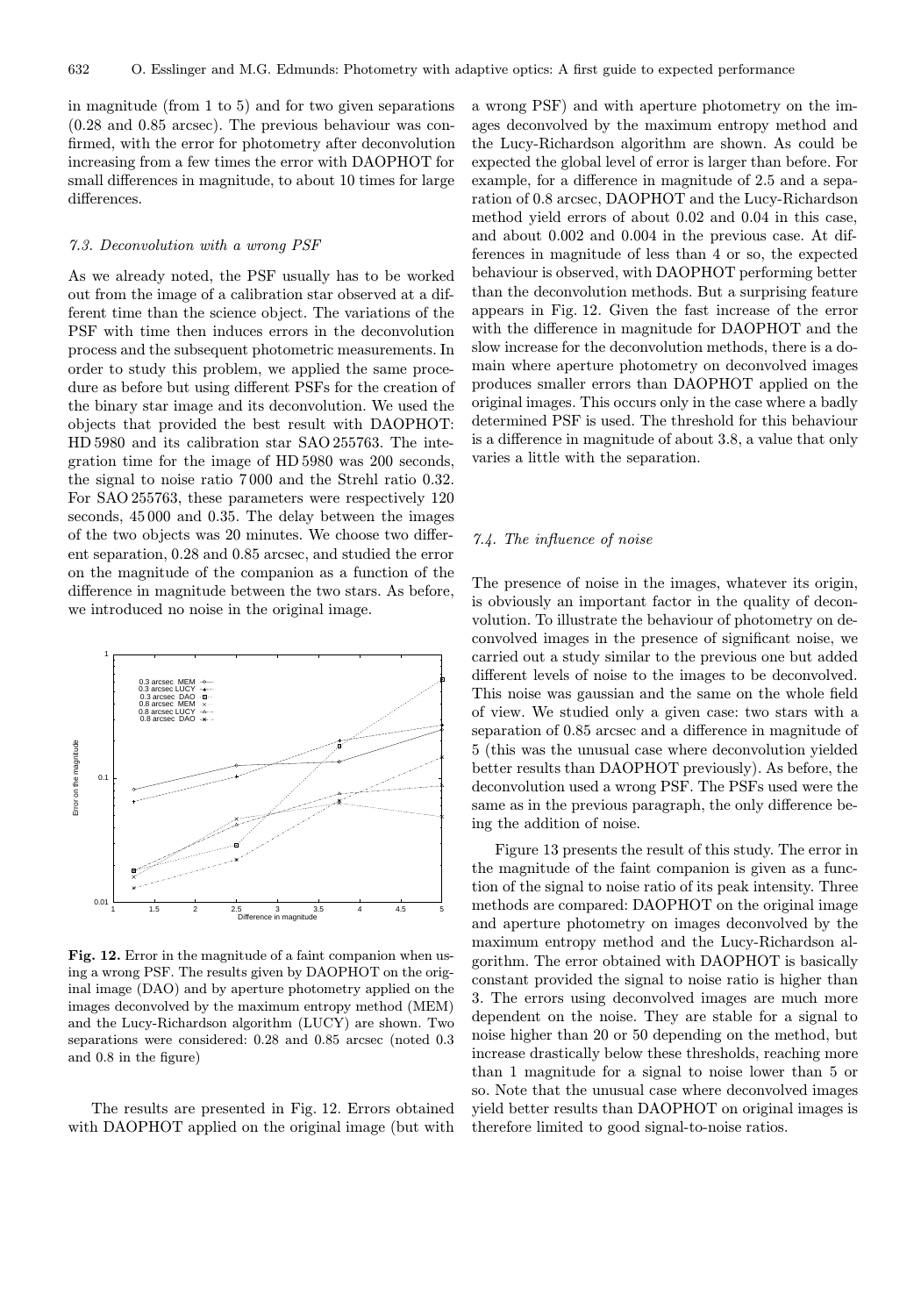Table 6. The capabilities of photometry with adaptive optics for three different kinds of accuracy requirements. These results assume that sources of noise not linked with the use of adaptive optics are negligible. The correction is supposed to be fair (Strehl ratios between 0.15 and 0.3). Angular anisoplanatism effects assume a 4-meter telescope in good seeing conditions. Results for the detection of a companion, with or without deconvolution, apply to the  $K$  band, they also assume no artifacts near the objects studied. Deconvolution always requires a high signal-to-noise ratio for the companion's peak intensity, say between 10 and 50 depending on the object and the deconvolution method. FOV stands for field of view

| Required accuracy                                   | $0.1 - 0.2$ mag                                                   | $0.05$ mag                                                      | $0.01 - 0.02$ mag                                                         |
|-----------------------------------------------------|-------------------------------------------------------------------|-----------------------------------------------------------------|---------------------------------------------------------------------------|
| Uncrowded field                                     | No problem<br>(except for very<br>short exposures)                | Problems if exposure<br>time smaller than<br>a few seconds      | Might be impossible.                                                      |
| Anisoplanatism                                      | No problem<br>(aperture defined by)<br>second dark ring)          | FOV limited to<br>$15''$ in J, $17''$ in H<br>and $20''$ in $K$ | FOV limited to<br>$10''$ in J, $12''$ in H<br>and $15''$ in $K$           |
| Flux of a faint<br>companion                        | Down to<br>$\Delta m = 4.5$ at 1"<br>$\Delta m = 8$ at 2"         | Down to<br>$\Delta m = 3$ at $1''$<br>$\Delta m = 6$ at 2''     | Only possible<br>beyond $2''$ and<br>down to $\Delta m = 2$               |
| Crowded field                                       | Down to between<br>$\Delta m = 2$ and $\Delta m = 8$<br>typically | Impossible<br>except in<br>favourable cases                     | Impossible                                                                |
| Anisoplanatism                                      | FOV limited to<br>$6''$ in J, $8''$ in H<br>and $10''$ in K       | FOV limited to<br>$3''$ in J, $5''$ in H<br>and $7''$ in K      | Very limited FOV                                                          |
| Flux of a faint<br>companion after<br>deconvolution | Down to $\Delta m = 5$<br>further than $0.5$ "                    | Down to $\Delta m = 2.5$<br>further than $0.3''$                | Down to $\Delta m = 2.5$<br>further than $0.4$ "<br>Accurate PSF required |

# 7.5. Artifacts

Another important issue is the presence of artifacts in the deconvolved images, mainly due to the presence in the PSF of diffraction spikes, lumps in the diffraction rings and features created by residual aberrations. Of course the structure of the artifacts in the image depends on the adaptive optics system used, and the results presented in this section should therefore only be considered an illustration of the problem. We deconvolved an image of the single star HR 2019 with another image of the same star taken after a 3-minute delay. The observation was carried out in a narrow band at 2.08  $\mu$ m. The two images of HR 2019 were obtained with an integration time of 150 seconds, their signal to noise ratios were about 7 500 and their Strehl ratios 0.26 or so. We used the Lucy-Richardson method and allowed 30 iterations. Figure 14 presents the result of the deconvolution.

In this particular case, artifacts due to the first diffraction ring are clearly visible around the centre. They are between 4 and 8 magnitudes fainter than the central peak at a distance of about 0.15 arcsec. Artifacts due to the second ring are at 0.3 arcsec or so and 6 magnitudes fainter.

The other artifacts have magnitudes ranging from 6 to 8 relative to the central peak or even weaker. Performing the deconvolution with different numbers of iterations showed that the artifacts appeared very early after only a few iterations.

We also performed the same procedure on different couples of calibration stars. This showed that the result of a deconvolution was completely unpredictable. Sometimes only one or two artifacts due to the first ring appeared. Often there were about 10 artifacts as before. And in some cases several tens of artifacts were showing up. No known parameter such as the exposure time or the delay between the images seemed to control the number of artifacts. The conclusion of this attempts is clearly that the result of a deconvolution on adaptive optics data should not be trusted at faint levels, say for a difference of more than 3 magnitudes relative to the main star near the first diffraction ring and more than 5 magnitudes further out. Our experience suggests that repeating the procedure with several calibration stars helps, as some artifacts may disappear, but is usually not enough to remove the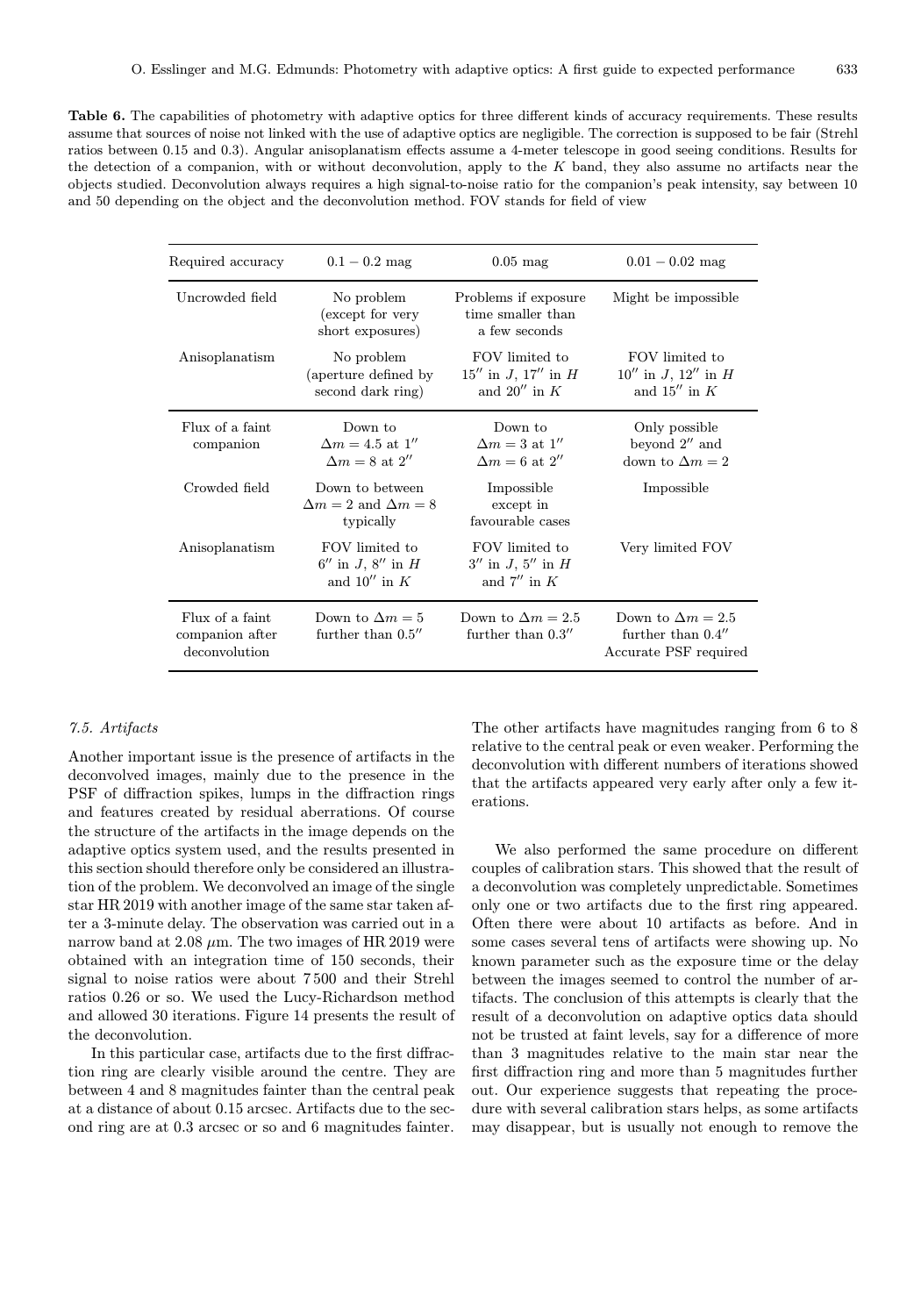

Fig. 13. Error in the magnitude of a faint companion as a function of the signal to noise ratio of its peak intensity. A wrong PSF was used and noise added into the images. The results given by DAOPHOT on the original image (DAOPHOT) and by aperture photometry applied on the images deconvolved by the maximum entropy method (MEM) and the Lucy-Richardson algorithm (LUCY) are shown. A separation of 0.85 arcsec and a difference of 5 magnitudes was considered



Fig. 14. Example of a deconvolution using a wrong PSF. An image of the single star HR 2019 was deconvolved by an image of the same star taken 3 minutes later. The exposure time is 150 seconds and the image scale 0.035 arcsec per pixel. 30 iterations were used for the deconvolution. A logarithmic scale is used for representation. In this case, artifacts due to the first diffraction ring are between 4 and 8 magnitudes fainter than the central peak. Artifacts due to the second ring are 6 magnitudes fainter. The others further out are between 6 and 8 magnitudes fainter

problem completely because the main ones tend always to be present.

# 8. Discussion and conclusion

#### 8.1. Feasibility of astronomical programmes

In order to summarise the results of this study, we can consider three different types of requirements for the accuracy of photometry. First, not all photometric investigations require an accuracy higher than about 0.1 or 0.2 magnitude. For instance, Longmore et al. (1990) present a way of determining the distance to a globular cluster by magnitude measurement of RR Lyrae stars in the K band, where such uncertainties are acceptable. Other astronomical studies require a precision of 0.05 magnitudes or so. For example, the  $H - K$  colour of a star worked out with such a precision allows the determination of its spectral type (see Koorneef 1983). Last, some astronomical projects require uncertainties to be about 0.01 or 0.02 magnitude. This is for example the case when the age and metallicity of a globular cluster has to be inferred from its near-infrared colours (see Worthey 1994, for theoretical colours of simple stellar populations). We present the results of our study in Table 6 for these three types of required precision.

# 8.2. Discussion

All the results presented so far assume that only one measurement is carried out. Performing several measurements may improve the final accuracy. Repetition can reduce the errors due to seeing fluctuations, provided these are really random and that no systematic effect appears. In order to decrease the inaccuracies due to the mismatch between the point spread functions for the object studied and its calibrations stars, lots of suitable stars have to be found, which might be a major drawback. Our experience also suggests that performing several measurements will not affect most residual features and artifacts. Moreover, in most cases it will not allow a reduction of angular anisoplanatism effects. Finally, the quantitative accuracy of deconvolved images will probably not be increased because the effects are systematic rather than random. This shows that although performing several measurements will decrease errors linked to seeing fluctuations, this method will not be able to reduce the other sources of error. So, the only revision to Table 6 by repetition of observations will be in the case of an uncrowded field and maybe in the measurement of a faint companion.

Another possible way of improving the photometric accuracy might be to use a laser guide star rather then a natural one, but the improvement is likely to be very small. Using a laser guide star does not prevent seeing fluctuations from inducing global variations in the PSF shape. The halo of the PSF is going to be fainter as more modes can be corrected, and the problem of mismatched PSFs